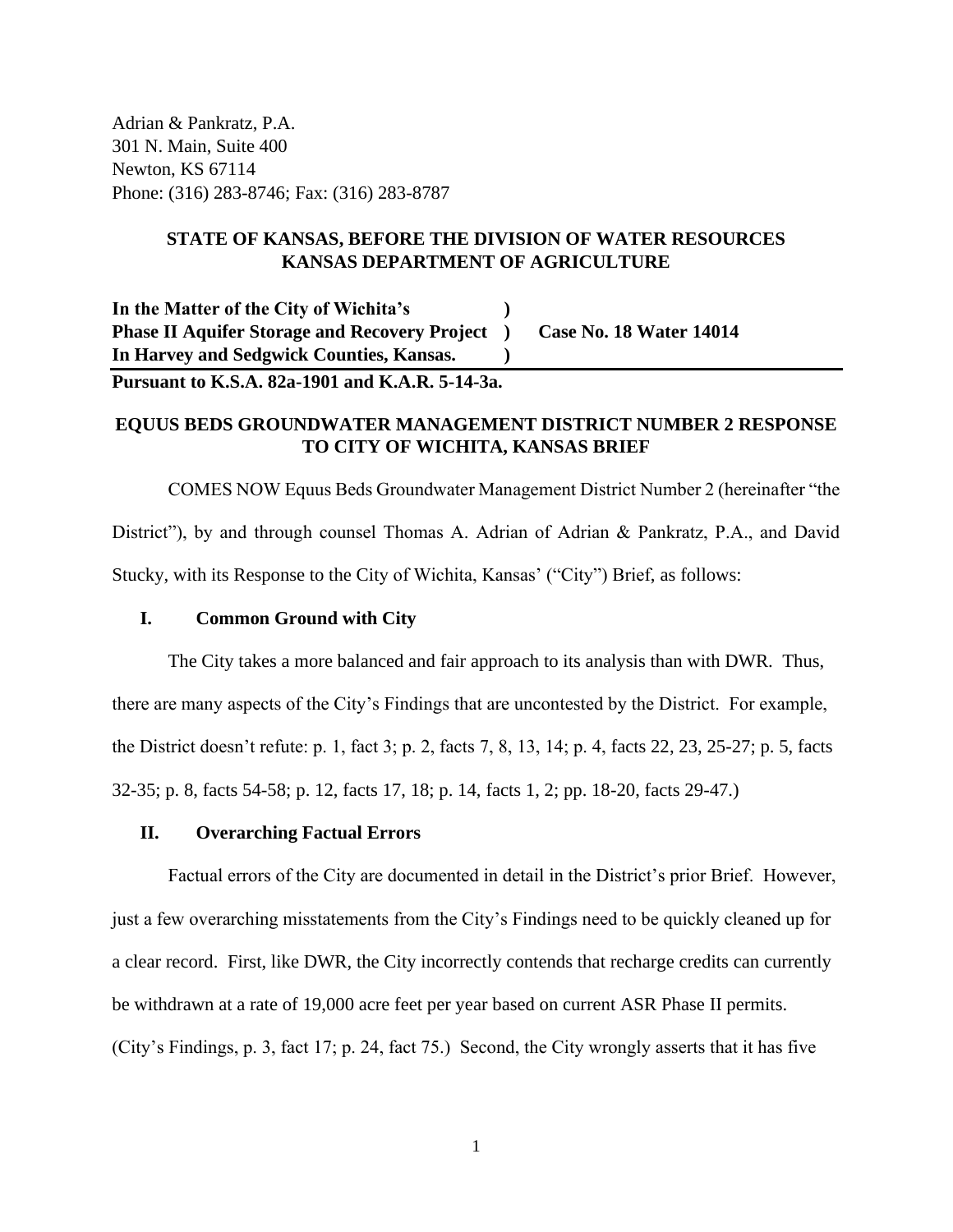active native water rights in the Basin Storage Area (BSA), when, in reality, it can be readily verified that it only has three water rights. (*See id*. at p. 14, fact 2; City's Water Rights.)

## **III. Background on Proposal**

## **a. General Background**

A few points are particularly relevant as to the City's past accumulation of physical recharge credits and with respect to pumping native water rights. During the years 2013 (first year of ASR Phase II operation) to 2019, the City pumped an annual average of 16,728 acre feet of water pursuant to its native water rights in the BSA. (*See* 2013 – 2019 ASR Accounting Reports<sup>1</sup>.) During this same period, the yearly average amount injected by the City into the Aquifer via ASR Phase I & Phase II was 1,571 acre feet per year, which translated to an average of 821 acre feet of artificial recharge credits. (*Id*.) The most water the City has ever injected into the Aquifer in any one year (2016) is 3,027 acre feet, which translated to 1,394 acre feet in recharge credits. (*Id*.) These numbers, established during the hearing and through documents that were subject to judicial notice, are relevant to the later discussion in this Response.

The City also contends that "credit withdrawal" under the Proposal will be subject to the "existing limits." (City's Findings, p. 2, fact 6.) It is unclear what is meant by this phrase. The District assumes it is meant to refer to the 18,000 acre feet per year withdrawal rate. However, any other implication of this phrase would simply be false, as the Proposal makes drastic fundamental changes to the City's prior permits, as established in this Response. For example, the City seeks to alter the Minimum Index Levels. This will undoubtedly change the "limits" under which the City can withdraw credits. The City could also expand the number of credits it could withdraw in the future. If the withdrawn applications for additional recharge credits

<sup>&</sup>lt;sup>1</sup>The 2018 and 2019 reports are still in draft form.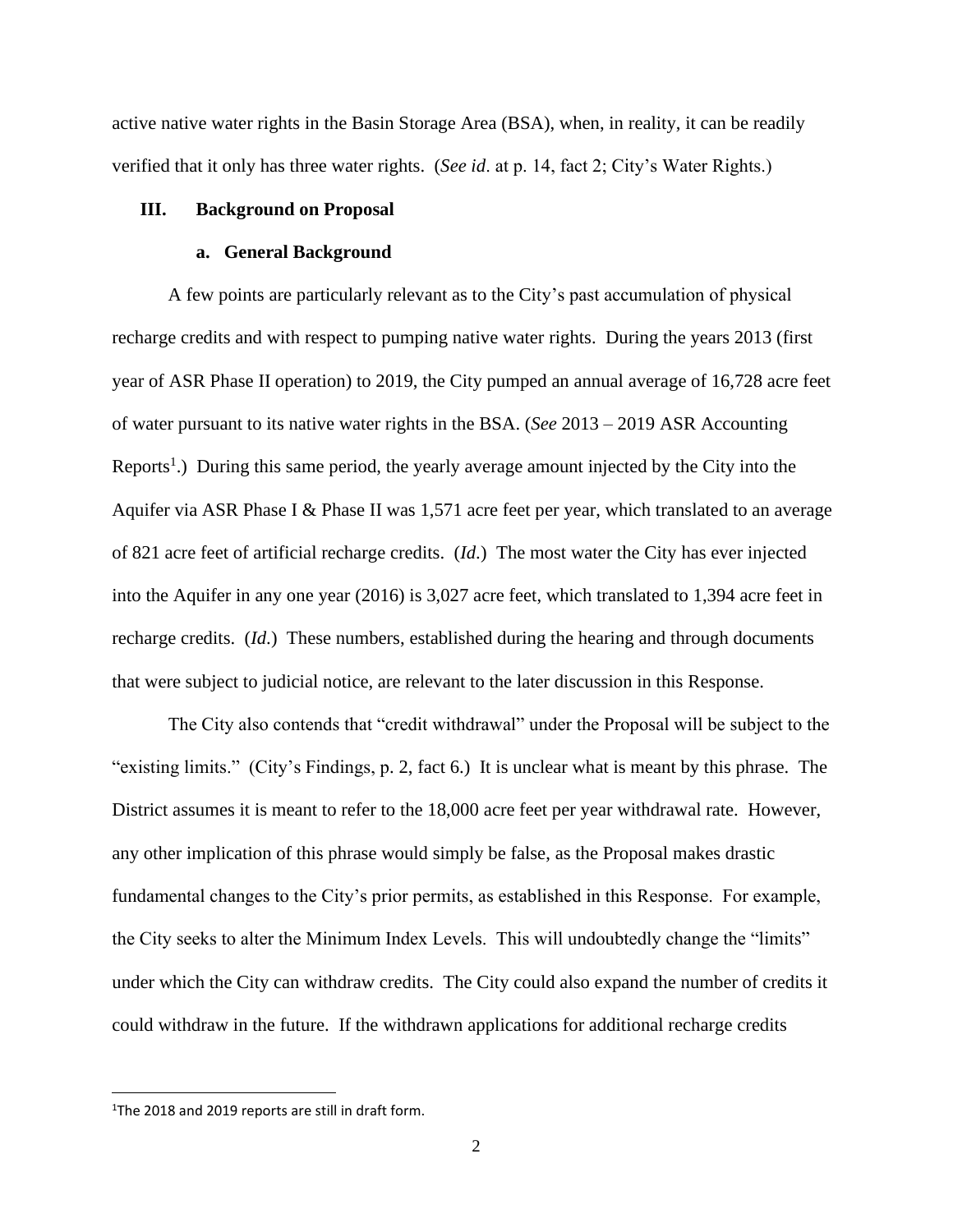withdrawals are re-filed, the City could withdraw credits much greater than 18,000 acre feet per year. In fact, the City indicated that it must re-file these applications to meet its projected drought modeling. (*See* District's Findings, pp. 21-22; Withdrawn Permits.)

# **b. The City's Historic Poor Planning**

The City admits that its past modeling and projections with respect to the physical recharge credits failed to account for the possibility of an extended drought. The City contends, "Additionally, the City's identification of the importance of ASR recharge credits for drought mitigation purposes had not occurred as of the 2009 ASR Phase II approval, but resulted from studies initiated in and after 2014." (City's Findings, p. 7, fact 50.) It is frankly incredible that the City hadn't thought of the need to model these conditions prior to 2014. If the City's past studies failed to account for something as remarkable as a drought, it is hard to have much confidence in the City's modeling regarding the impacts of AMCs and lowering the Minimum Index Levels.

#### **IV. Benefits Touted by City**

All of the City's touted benefits will be predicated on the fact that it won't be forced to pump down the Aquifer to accumulate credits. Again, the City will not be forced to do anything and there is no guarantee the City won't still pump down the Aquifer. However, the reality is that the City has pumped down the Aquifer every year by using its native water rights. In recent years, when the City argues it has been a great steward of Aquifer management, the City has pumped from 2016 to 2019 an average of 21,406 acre feet per year in native water. (*See* 2013 – 2019 ASR Accounting Reports.) It merits noting that the City has accumulated during this same time frame on average only 593 acre feet of recharge credits per year, with the most being 1158.8 acre-feet in 2018. (*Id*.) In contrast, all other permitted users in the BSA only pumped an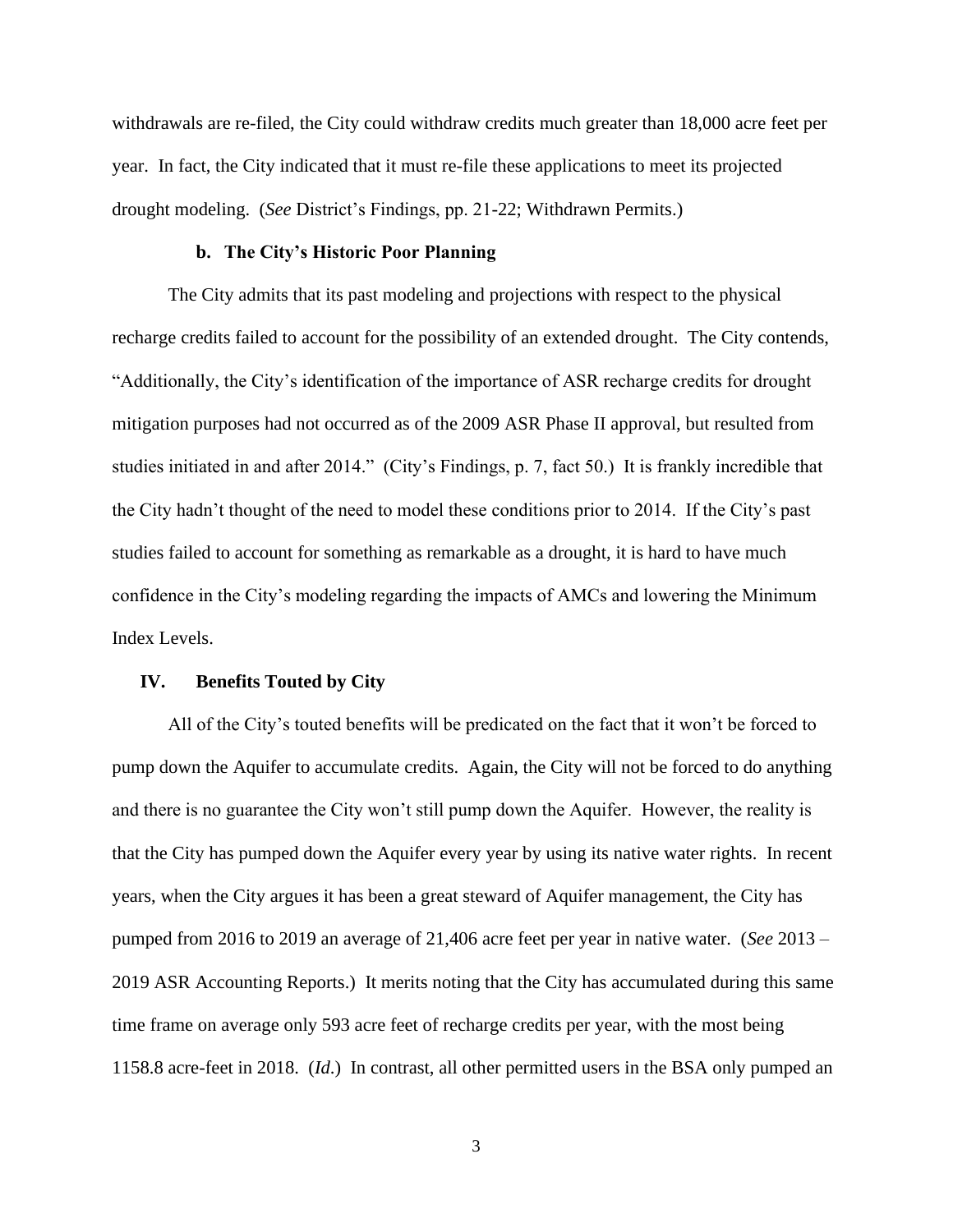average of 18,517 acre-feet per year from 2016-2019. (*Id*.) Thus, the City does not need to pump down the Aquifer currently, any more than it already has in the past. The argument that the City can pump from the river and keep the Aquifer full would be a great concept if the City could not also accumulate corresponding credits for this good management. As addressed later, the problem exists with allowing the City to accumulate phantom credits for water never injected into the Aquifer and then withdrawing native groundwater out of the Aquifer at a later date.

## **V. City's Recent and Threatened Poor Stewardship**

In direct contrast to the DWR's contention to the contrary, the City admits that it has started to pump down the Aquifer to allow for physical recharge credits. (*Compare* DWR's Findings, p. 18, fact 27 *with* City's Findings, p. 18, fact 27.) Thus, the City has already commenced actions to prove its point and has threatened continued poor management in the future. However, as indicated above, the City has never generated more than 1158.8 acre-feet of physical recharge credits in a year while trying to pump the aquifer down. Likewise, the City has pumped, on average over the last 3 years, at least half of its native water rights. Thus, if AMCs and physical recharge credits are truly parallel, the City will never need to pump the Aquifer further down more than it already has been to support the accumulation of physical recharge credits. Any further pumping by the City to justify its threatened harms, would only be vindictive in nature. Thus, to add teeth to the City's promises, the District thus supports permit conditions featuring DWR's recent pumping and past accrual of recharge credits as a prerequisite to the accumulation of AMCs (if this harmful Proposal is approved).

#### **VI. City's Modeling**

The City doesn't really counter the District's concerns with the City's modeling.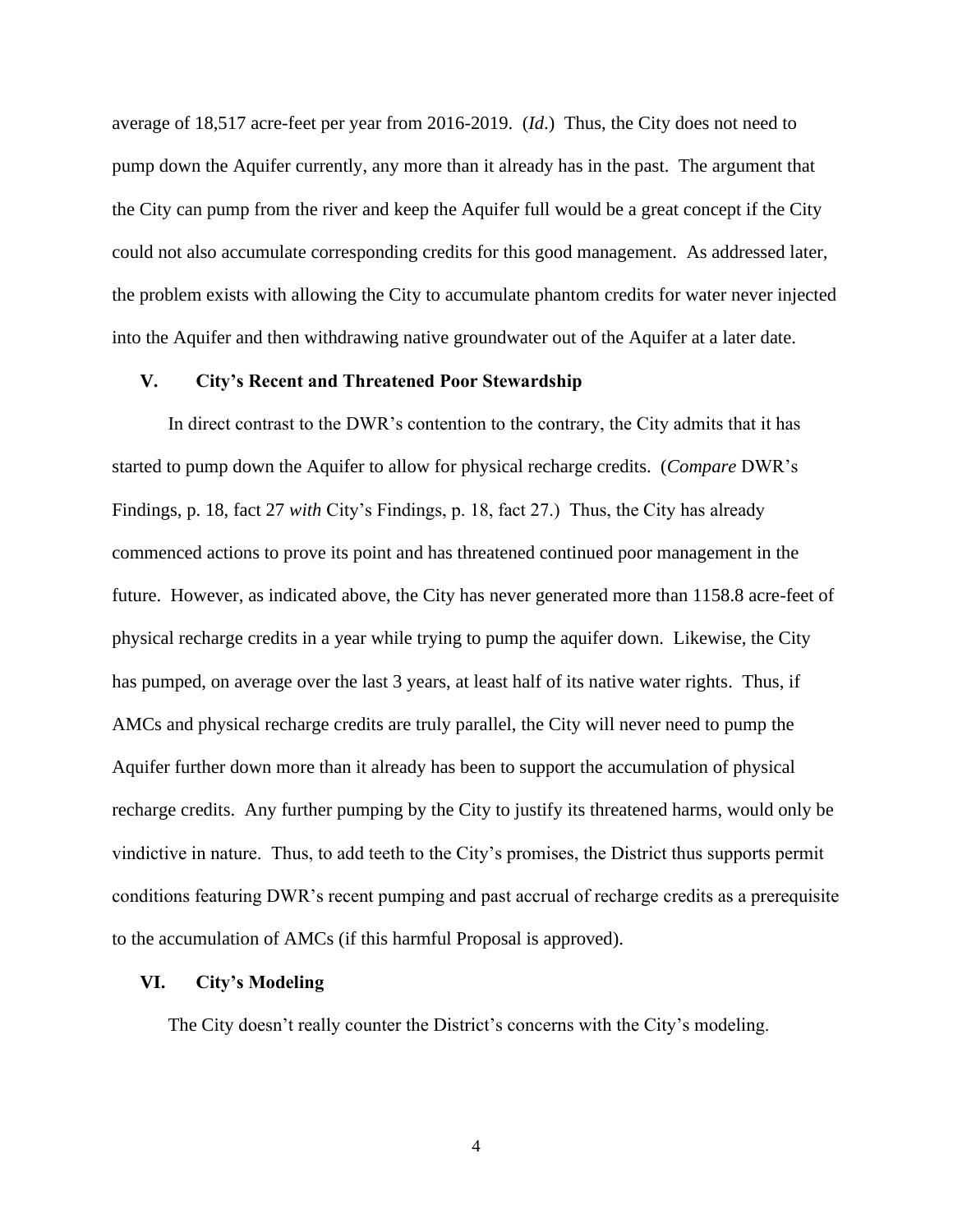## **VII. New Appropriation of Water**

AMCs are a new appropriation of water. The District agrees with the following statement by the City: "Accordingly, in the modeled scenario, *water* diverted by withdrawing credits is *only present to begin with because the City injected it*." (City's Findings, p. 37, fact 52.) In contrast, AMCs don't fit within the City's modeling because they are a totally new species that appropriates new water. The Phase II Order requires the water to be "injected into the Equus Beds Aquifer." (Finding 5.) With AMCs, contrary to the prior permits, no water will be "injected. Thus, AMCs can only result in a new appropriation of Equus Beds groundwater.

### **VIII. Expanding Consumptive Use**

As an extension of the fact that AMCs are a new appropriation of water, AMCs will expand the City's consumptive use. The City raises a very helpful point in support of the fact that Kansas law prohibits an applicant from increasing the consumptive use of a water right. The City identifies K.A.R. 5-7-5 that indicates that an applicant "may file, at any time, a request to reduce" attributes of a water right, such as the authorized annual quantity of water. (City's Findings, p. 13, finding 21 (*quoting* K.A.R. 5-7-5).) There is obviously no statute or regulation that allows an applicant to voluntarily increase the consumptive use of a water right. Applying the rule of construction of *expressio unius est exclusio alterius*, the fact that the legislature specifically addressed the reduction of a water right but declined to allow an applicant to expand a water right, indicates the legislative intent to preclude an applicant from unilaterally increasing the consumptive use.

In this situation, the District has argued repeatedly how the City's Proposal will expand the consumptive use. First, the District has maintained that the City will double its consumptive use with the development of AMCs. Again, for every gallon the City diverts from the river and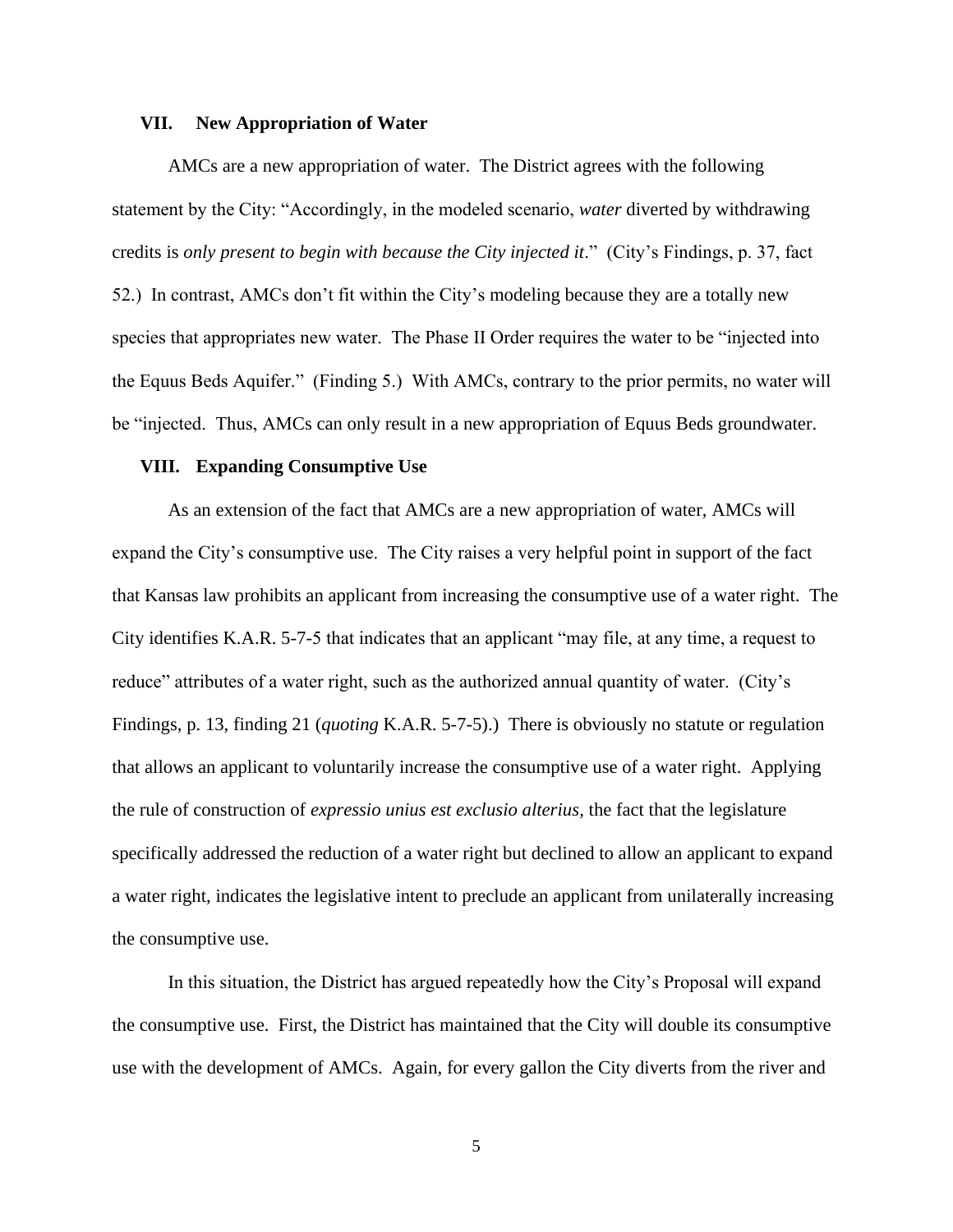consumes for municipal purposes, it will obtain *another* gallon of water out of the Aquifer at a later time. It is simply impossible to understand how a mere change in accounting magically rectifies this very obvious fact. The City will also increase its consumptive use by lowering the Minimum Index Levels. As indicated, the City will expand the BSA by lowering the Minimum Index Levels, resulting in an additional 79,500 acre feet that can be withdrawn. (City's Findings, p. 36, fact 48.) This will obviously increase the City's capacity to withdraw recharge credits. This is yet another way the City's Proposal illegally seeks to expand the consumptive use.

Rather, without explanation, the City writes: "The City of Wichita's Proposal is not seeking a new appropriation of water." (City's Findings, p. 1, fact 1.) The District's contentions remain unanswered on expanding the consumptive use and the City has never discovered a credible argument for justifying this statement. Just because the City says it isn't so, that doesn't convert it to a fact. Likewise, Mr. Clement, the City expert cited for this proposition, never was designated as an expert to discuss this topic. (*See* Clement Expert Report.) Thus, for multiple reasons, this statement can simply be disregarded as argumentative and for offering a "fact" not supported by the record. The City's Proposal will expand the consumptive use, constitute a new appropriation of water, and undoubtedly should be denied for this reason.

#### **IX. Passive Recharge Credits**

As explained in the response to the DWR Brief, David Pope, as Chief Engineer who approved ASR Phase I, defined passive recharge credits as "water which the City could have legally pumped, but did not pump." (Phase I Order, p. 2, para. 10.) Mr. Pope in the same order later defined passive recharge credits as "credits for not pumping City wells in the basin storage area." (*Id*. at p. 9, para. 42.) The City defines AMCs as "water left in storage as a result of utilizing Little Arkansas River flows rather than groundwater." (City's Findings, p. 1, fact 4.)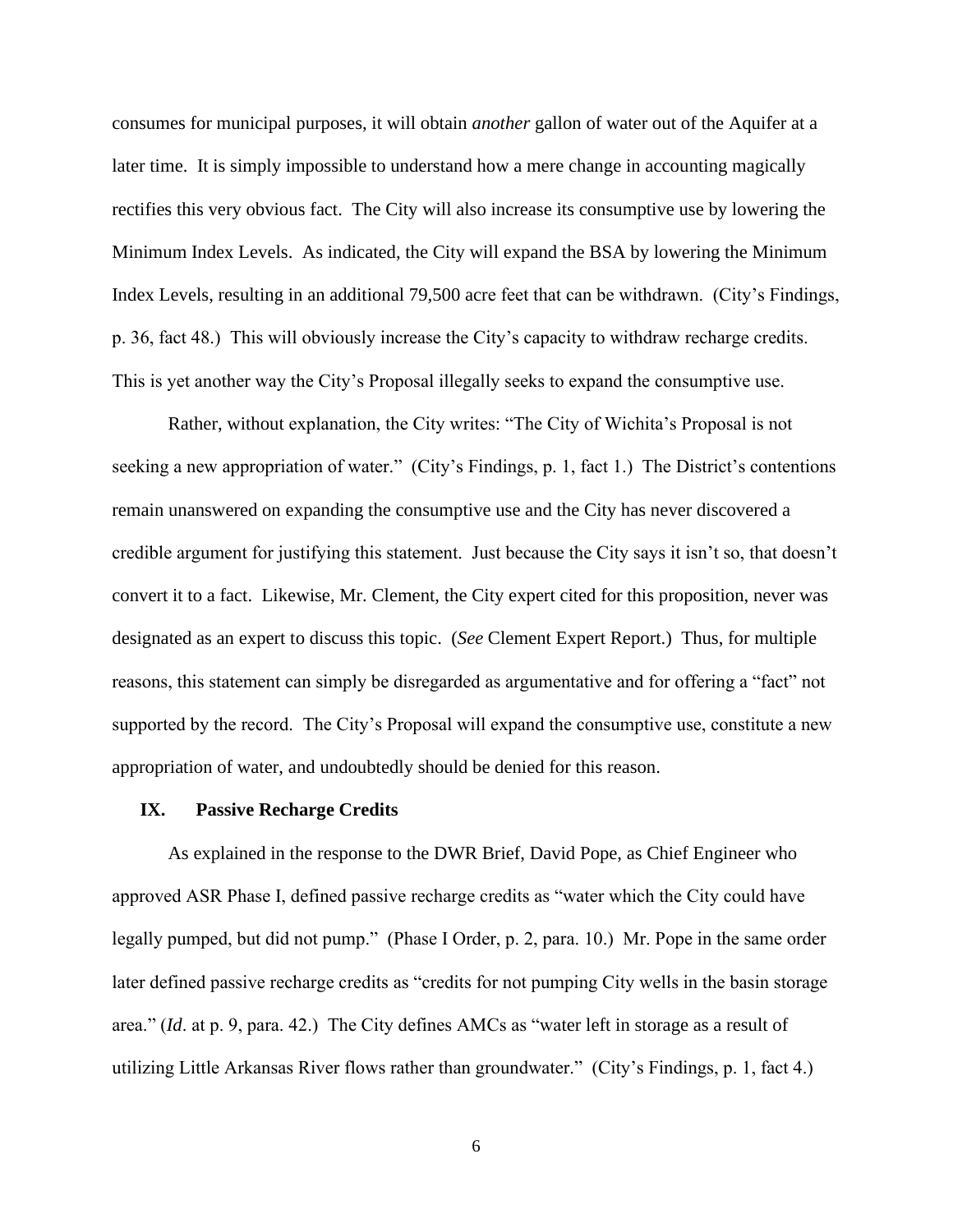The definition used by the City for AMCs is virtually identical to the definition of passive recharge credits. However, the City attempts to again resurrect a tenuous distinction: "Mr. Barfield does not believe AMCs to be passive recharge credits, the distinction being that the AMCs will pass through the ASR diversion and treatment infrastructure and are subject to the rate and quantity limitations of the permit(s)." (*Id*. at p. 16, fact 12.) As pointed out in the Response to DWR's Brief, this elementary distinction makes little difference. Why would the surface water from the Little Arkansas River passing through the ASR treatment infrastructure make it so special that it would be not be a passive recharge credit? It is impossible to understand how a gallon of water diverted from the Little Arkansas River is somehow different from the Arkansas River, or if the source is Cheney or El Dorado Reservoirs. The reality is that these distinctions may be the best that DWR/the City can contrive. It may even be the only distinctions. However, common sense dictates that these are lackluster attempts to distinguish AMCs from passive recharge credits at best. AMCs are passive recharge credits regardless of how you modify the accounting and regardless of what other source of water the City uses. DWR acknowledges that it prohibits passive recharge credits and stands by this policy. The idea advanced by the City and DWR that AMCs are just a mere change in the ASR accounting is nonsensical. AMCs are clearly prohibited passive recharge credits, and must be denied.

# **X. Water Level**

The City devoted a considerable amount of time in its Brief to discussing water level. The District will address and refute, if necessary, each assertion made by the City. First, the City contends: "AMCs provide a public benefit because it is in the public interest to manage the aquifer full, and to have the aquifer full going into a 1% drought." (City's Findings, p. 25, fact 80.) The District acknowledges that at first blush it is better to have the Aquifer full heading into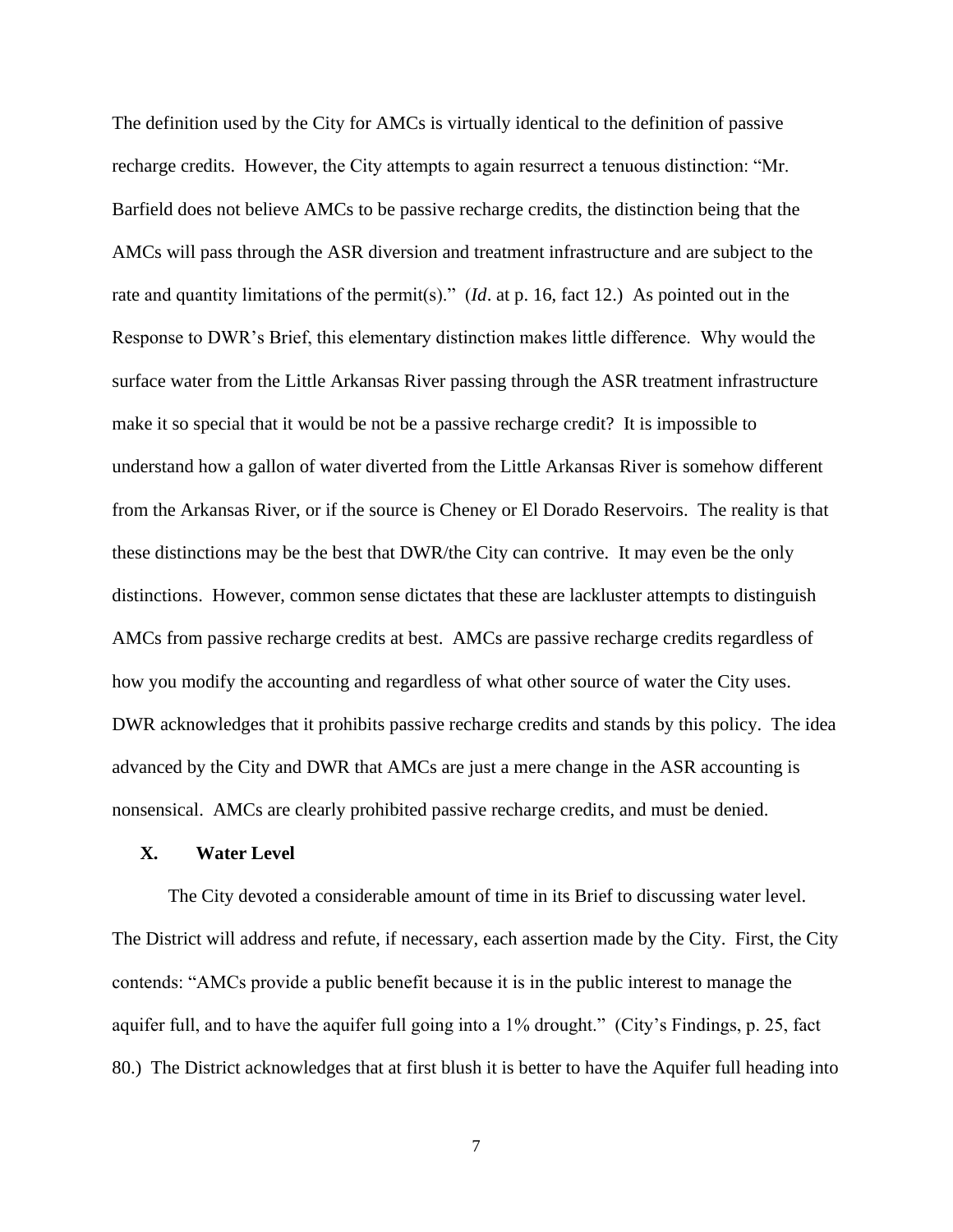a drought than depleted. However, the City's Proposal offers little to nothing to guarantee this will occur. The City's Proposal doesn't offer any permit condition mandating the City to operate in this fashion. Rather, the City only offers the assurance that future operators and leaders will maintain the Aquifer in that fashion. This statement provides little more credibility than an astute politician making campaign "promises" to ensure election.

In the City's case, it could pump the Aquifer hard all year long and then benefit from rainfall late in the year. As indicated, the entire year of AMC accumulation and recharge credit withdrawal is dictated by the January water levels. The City was masterful in pushing for this change knowing that little pumping of the Aquifer would occur in the months of October, November, December, and January, as most crops are dormant and don't require irrigation. Likewise, yards surrounding residences or landscaping for businesses don't need watering at that time. Thus, the City can benefit from the natural recharge of the Aquifer, as well as the fact that its ability to pump recharge credits or accumulate AMCs for the entire year is not conditioned on peak pumping periods. In fact, just the opposite. If the City's ability to pump recharge credits or accumulate AMCs was measured in July during a peak pumping period, the City's strategy would look much different and it would have much less ability to pump down the Aquifer. This January measurement gives the City incredible flexibility to manage the Aquifer and utilize Cheney in the winter months, while pumping hard out of the Aquifer the remainder of the year. The City undoubtedly can "game" the system and there is simply no guarantee the City will keep the water level full or pump less of its native credits.

The City next surmises, "No one will be benefited by the City taking credits early in a drought when it does not need them." (City's Findings, p. 34, fact 34.) However, the City never explains how it can guarantee that it will wait to withdraw credits. Again, this is not a permit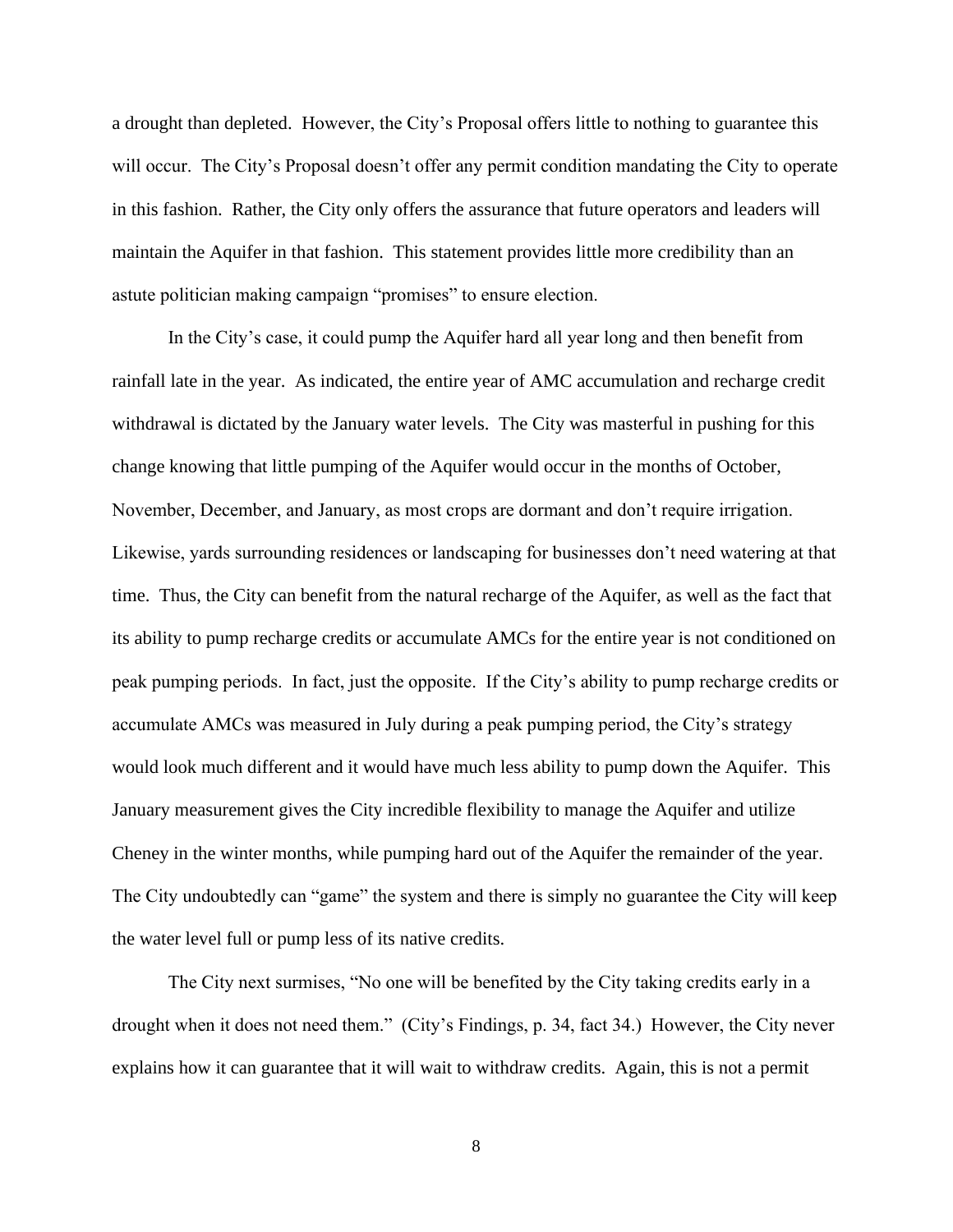condition. Under the City's Proposal, the City could accumulate well over twice the amount of recharge credits it would need during a drought anyway. (*See* City's Exhibit 1.) Thus, there is no reason the City would be incentivized to ration its recharge credits. The same logic applies to the City's next statement: "Adjusting the lower index levels would help to keep the aquifer fuller by allowing the city to wait longer before it has to decide whether to draw credits in a drought, because the longer droughts occur less frequently." (City's Findings, p. 35, fact 38.) Again, the City has no reason to wait longer, especially if it can accumulate many times more credits than it actually needs in a one percent drought. Further, as the City's own witnesses testified to, it will be difficult for the City to know the nature of the drought as it is occurring. Moreover, the City never modeled how it is beneficial to "bank" credits for use later in a drought. In fact, as argued elsewhere, saving credits for the use at the end of a drought could have even more drastic impacts to water levels and water quality. Again, this benefit cited by the City is only temporary and the end result is that the Aquifer will be depleted at times when it is most vulnerable. The City never demonstrated how this later depletion is somehow more beneficial.

Like DWR, the City has completely ignored the District's very poignant contentions regarding practical saturated thickness. Rather, the City merely hypothesizes, "Comparing the difference between the existing and proposed elevations with the feet of the remaining saturated thickness gives an indication how much additional room there would be to extend a well." (City's Findings, p. 33, fact 24.) However, this logic was, for lack of a better term, dismantled by the testimony of Mr. Letourneau. Mr. Letourneau analyzed the practical saturated thickness in numerous cells germane to the City's well field. (*See* District's Findings, p. 44-50.) He indicated that the practical saturated thickness made it apparent that the viability for a well varied greatly from that indicated by the modeled saturated thickness. (*See id*.) For example, the City's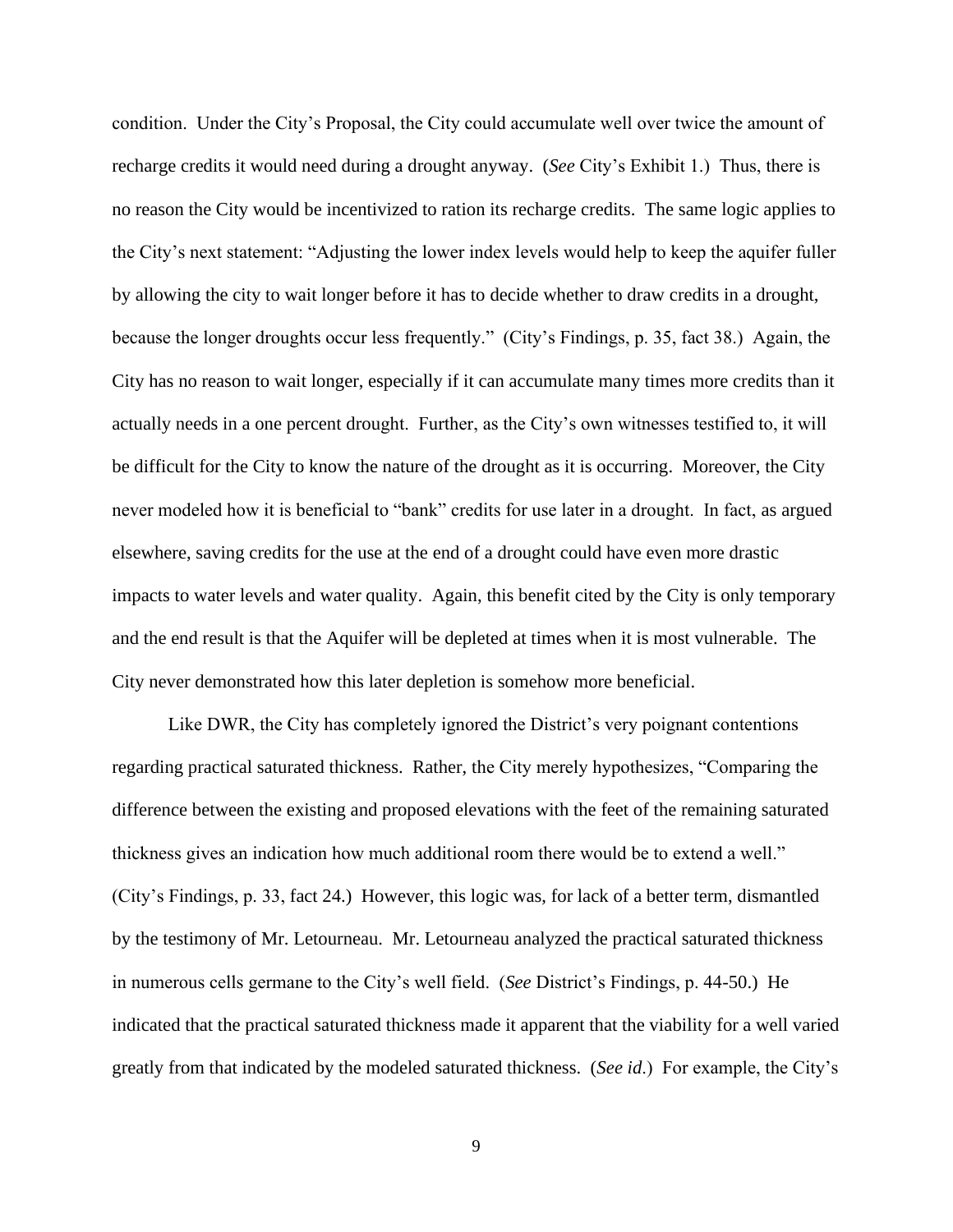averages for saturated thickness included nonproductive clay layers and were not site specific.

(*See id*.) Consequently, Mr. Letourneau indicated this caused him apprehension and that it may not be as simple as just drilling a new well. (*See id*.) Despite Mr. Letourneau's grave concerns, neither the City nor DWR have countered or even mentioned these points. Thus, the harms to the Aquifer were simply underestimated by the City and the potential for detrimental impacts is far greater. The City must address these points through future modeling, as recommended by Mr. Letourneau.

With the above in mind, the following points by the City simply hold no water:

Mr. Clement was of the view that the data developed on remaining saturated thickness would enable the lowering of wells that may be impacted. Even for a domestic well in a situation with low practical saturated thickness, if we're talking about a yield even for stock watering or whatever the case may be, to get on the order of thirty gallons per minute, you can do that in lower yield environments with much more screen interval, you can get it in sands that are a little bit tighter, things of that nature.

(City's Findings, p. 40, facts 76, 77.) It is unclear really what is even meant by some of these statements or how they justify depletion of the Aquifer. Likewise, the District explained how merely lowering the impacted wells may not be a viable solution. Further, it accepts the premise that AMCs and the lowering of the minimum index levels have the potential to deplete the Aquifer. This underlying reality cannot be forgotten, and merely lowering wells does not rectify the harms to the Aquifer itself. Further, Mr. Clement never addressed these contentions in his expert report and the City offered no modeling or data on these points. Thus, they can be readily disregarded.

Finally, the City writes, "It is impossible for AMCs to cause any potential detrimental impacts that do not already exist as a result of the provisions for physical recharge credits under the existing permits, because the limitations on use of source water, rate of accrual and credit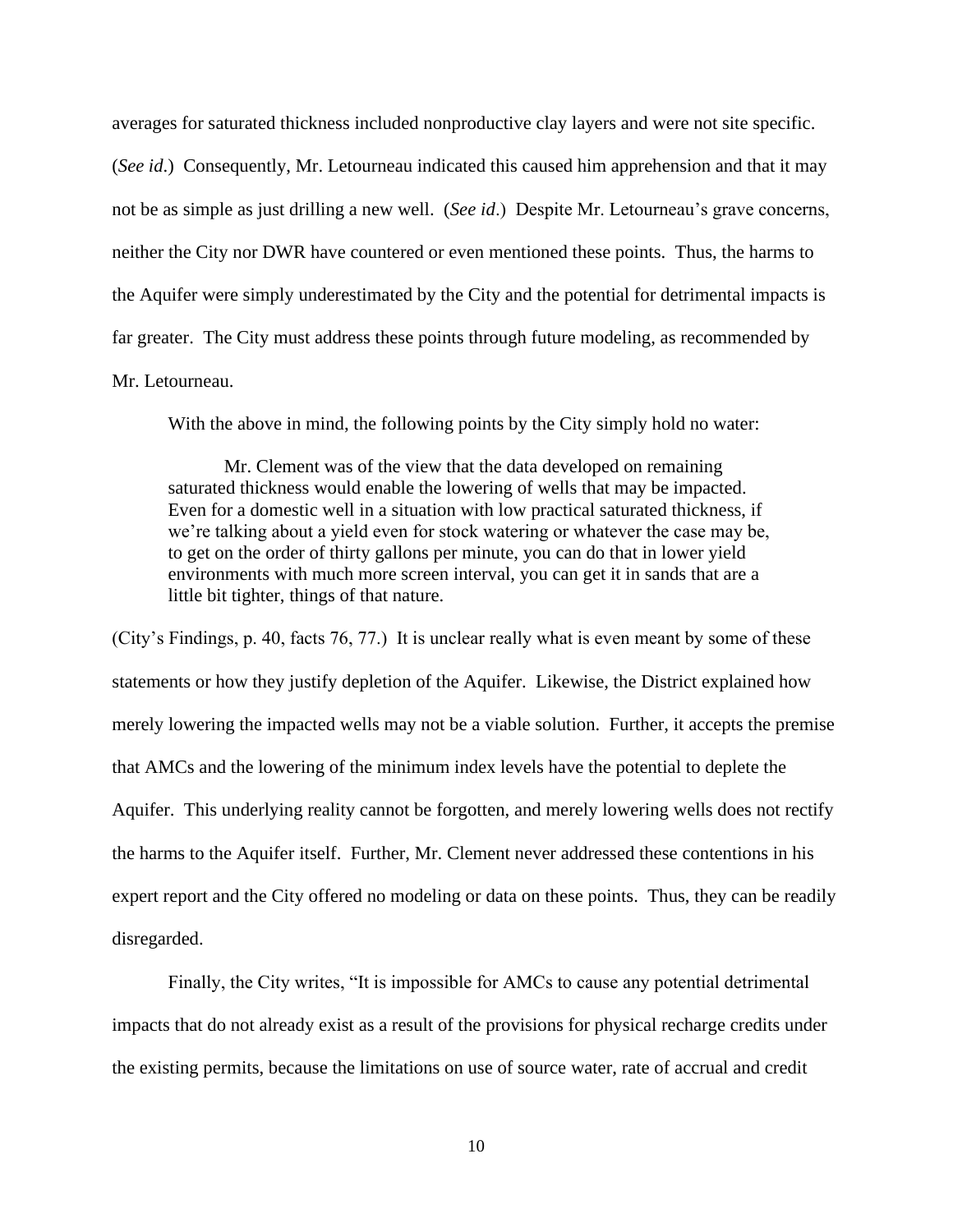withdrawal are the same for AMCs as for physical recharge credits." (*Id*. at p. 24, fact 74.) None of these distinctions reconcile how AMCs are similar to physical recharge credits. It is unclear what "limitations on use of source water" are being referred to in the first phrase. (*See id*.) The source water for artificial recharge credits is injected into the Aquifer. With AMCs, the source water is sent directly to the City for municipal use. The only similarity is that the Little Arkansas River must be flowing at a certain level to facilitate the diversion of the river water. However, this is wholly irrelevant to the distinction regarding how the source water is used. Likewise, the threshold for the river level to facilitate pumping has nothing to do with the water level in the Aquifer and is a meaningless comparison. The City next identifies "rate of accrual." (*See id*.) The rate of accrual of AMCs also has absolutely no bearing on the District's arguments. Regardless, the District has explained numerous times that the City would be able to accumulate AMCs faster than physical recharge credits. Thus, this comparison is actually not even true. However, even if it was an accurate statement, it is wholly immaterial.

The final analogy the City draws between AMCs and physical recharge credits is that "credit withdrawal is the same." (*See id*.) The District does not dispute that the City will be able to take water out of the Aquifer in the same fashion pursuant to both kinds of credits. However, this distinction also completely ignores the core of the District's arguments. The problem with AMCs is how they are accumulated. Unlike with physical recharge credits, no water is placed in the Aquifer. Consequently, the City is allowed to withdraw water it never placed in the Aquifer, stemming from credits accumulated when the City consumed river water for municipal purposes. Thus, when AMCs are withdrawn, there is the potential for drastic impacts to the Aquifer whereas physical recharge credits are mainly Aquifer neutral when withdrawn under the current Minimum Index Levels (1993) restrictions. Again, the City's three distinctions offer nothing to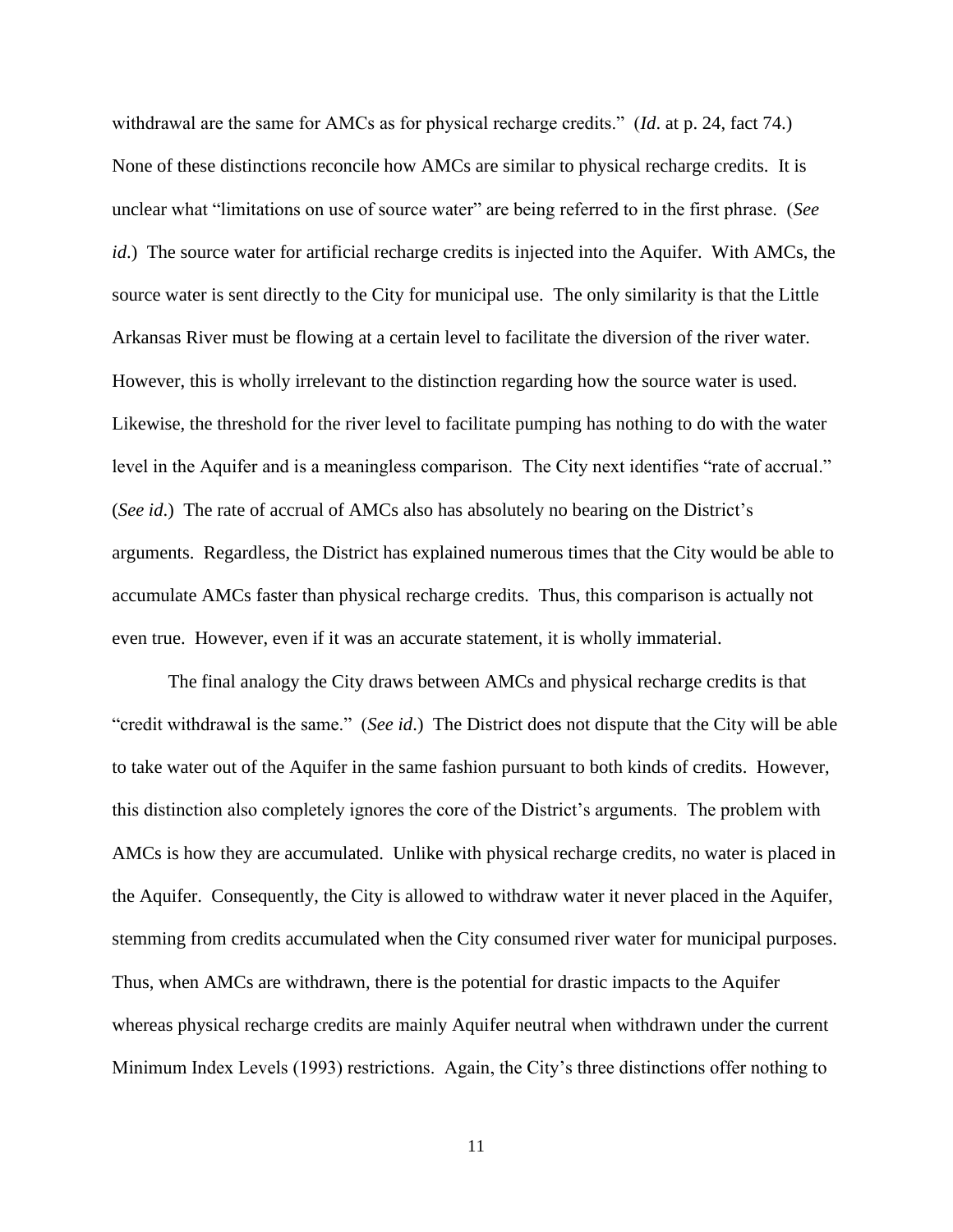explain how AMCs will actually impact water levels the same as physical recharge credits. The reality is that AMCs and physical recharge credits are almost nothing alike in the areas that actually matter, and AMCs withdrawal can result in significant drops in water level. Perhaps the City articulated the argument best for why withdrawing water accumulated from AMCs, and also why withdrawing recharge credits below the current Minimum Index Levels, would be harmful for the Aquifer: "Water that the City withdraws when it takes credits at levels above the 1993 lower index levels is gone from the aquifer and does not magically come back when water levels decline below the 1993 levels." (*Id*., p. 35, fact 36.) In applying this statement to the District's argument on AMCs, if the City takes water out of the Aquifer that it never added to the supply, the Aquifer will be permanently depleted of that water. Simply put, AMCs are a management tool that only benefit the City and will undermine the integrity of the Aquifer in the future.

## **XI. Safe Yield**

The City only raises a few contentions regarding safe yield that must be addressed. Without any analysis supporting the bold proposition, the City contends, "An AMC cannot have any greater impact on safe yield than a physical recharge credit generated by withdrawing water and then *replacing* that water." (*Id*., p. 24, fact 72 (emphasis added).) The City takes it a step further, "With respect to the issue of whether water that could be withdrawn with AMC credits is already spoken for under existing appropriations, the AMCs would be no different than existing physical credits, which are not tied out to the inventory of water in the aquifer." (Id. at p. 24, fact 73.) These statements have been refuted on so many levels. It is clear that, unlike physical recharge credits, AMCs don't "replace" water. Rather, instead of replacing water, as water is diverted for municipal use, the City is allowed to subsequently *consume* more water. There is a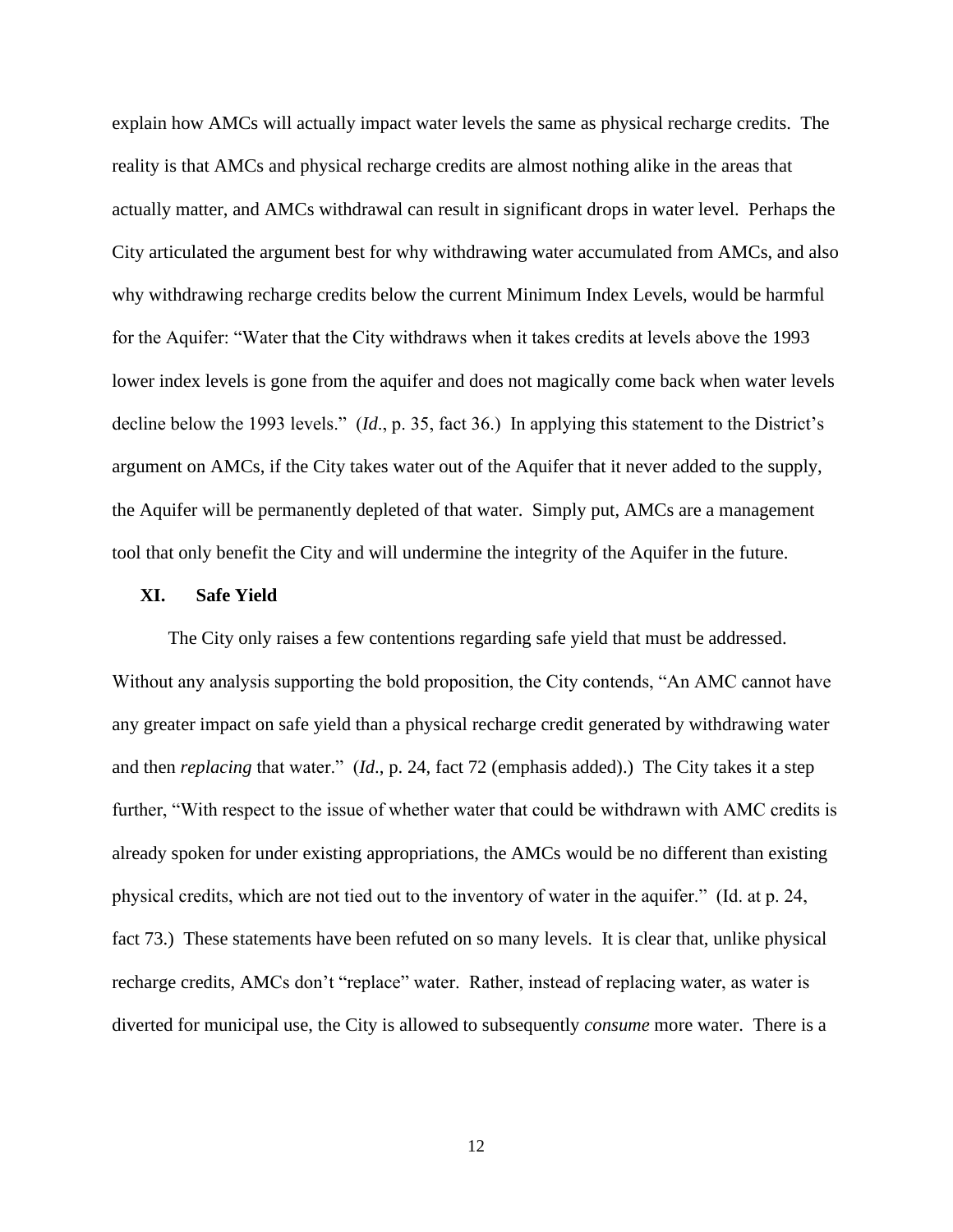big difference between *replacing* water and *consuming* water. Thus, as argued by the District in its Brief, physical recharge credits are exempted from safe yield while AMCs are not.

Regarding the second statement of the City, Mr. Pajor testified that nobody should get credit for water not pumped. (*See* District's Findings, p. 15.) It is impossible to understand how the AMC water is not "spoken for", as AMCs strictly appropriate native groundwater. In contrast, with artificial recharge credits, the water may not be "tied out to the inventory of water in the aquifer" because the City actually directly injected it into the Aquifer. This constitutes a monumental distinction. It is very clear that safe yield applies to the City's Proposal. As testified to by Mr. Boese, the City's Proposal violates safe yield and thus must be denied. (*See id*. at p. 39.)

#### **XII. Impairment**

The District recognizes that many of its points regarding impairment also tie into its analysis on water levels. However, a few contentions of the City must be addressed separately in this section. First, the City does not refute that its Proposal has the potential to impair numerous wells. (*See* City's Findings, p. 21, facts 50-54.) In fact, no witness was offered by the City to counter the modeling on these points performed by Mr. Romero. Moreover, it merits pointing out that Mr. Romero only analyzed the limited well data readily available to him. Thus, the reality is that a far greater number of wells could be impacted. It is not the District's job to pay for this research or to conduct it. Thus, the City must perform far more detailed modeling on impairment.

#### **XIII. Water Quality**

The City now attempts to fashion some arguments on water quality. The City contends: "AMCs provide a public benefit in the sense that water can settle out when left in situ as opposed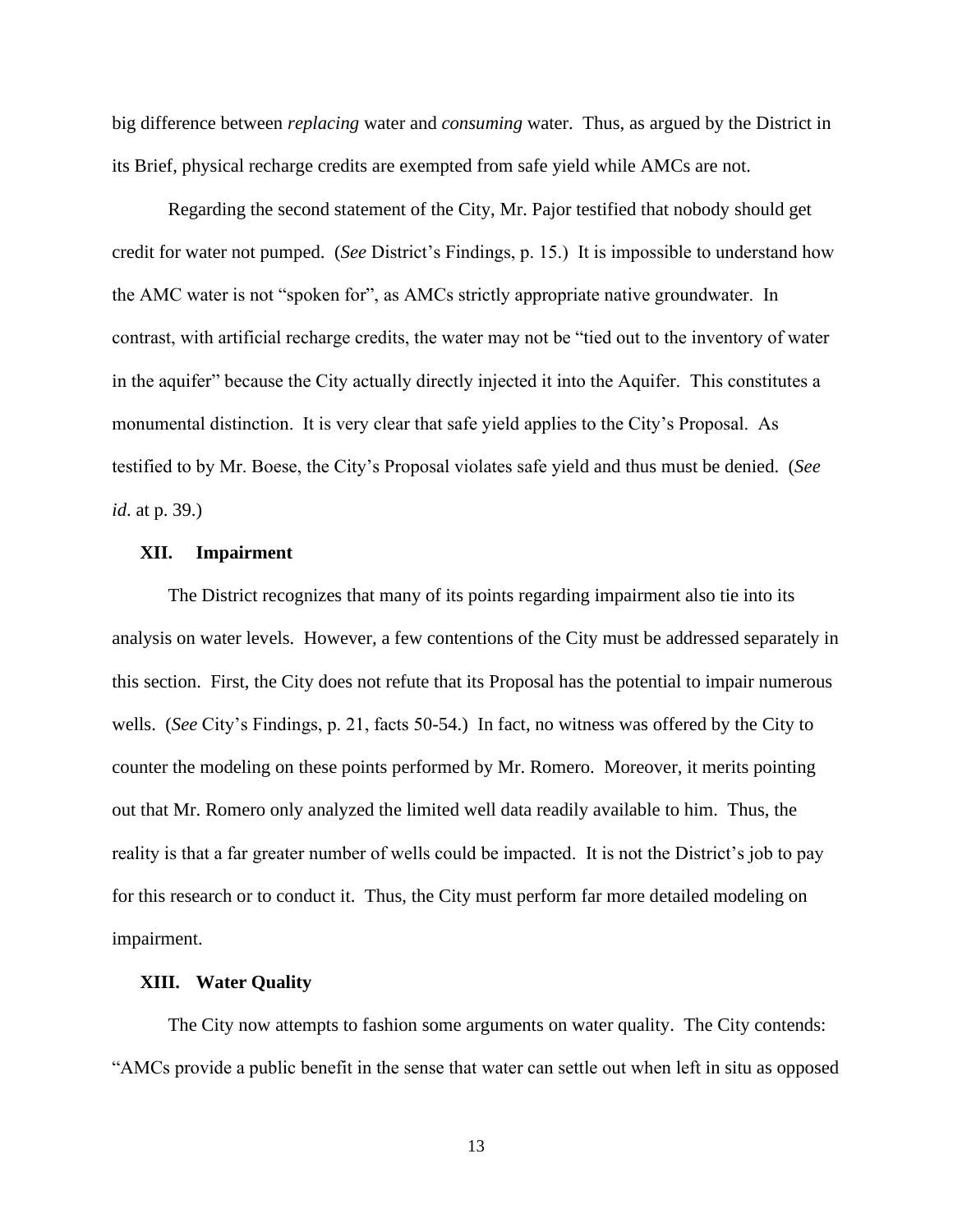to churning it by pumping a hole and recharging." (*Id*., p. 24, fact 78.) It is unclear what exactly is meant by this phrase or the rationale. However, it appears that the City is *maybe* arguing that churning the Aquifer will somehow disturb sediments in lower portions of the Aquifer and somehow release contaminants into the water supply. However, DWR contends the City is only operating in the top 12 percent of the Aquifer. (DWR's Findings, fact 8.) If this is true, it is hard to understand how the City will "churn" the remaining 88 percent. However, regardless, neither the City nor DWR performed a second of modeling to substantiate this point. (*See* City's Exhibit 1.) It might be interesting for the Hearing Officer to order the City to model this concept so there can be some analysis of the potential benefits, if any. However, all that is conclusively understood at this juncture, through actual modeling, is the profound harmful effects to water quality when the City withdraws its AMC credits and also withdraws recharge credits below the current Minimum Index Levels. Indeed, even the City admits that Chlorides will move when Aquifer levels drop drastically. (City's Findings, p. 18, fact 28.)

The City now also makes some new arguments about how various members of the intervenors will be impacted by Chloride movement if the City pumps the Aquifer down to 1998 levels for 20 consecutive years. (*See* City's Findings, p. 19, facts 35, 36; p. 20, fact 44.) As a corollary, the City contends that area users will be benefited if it keeps the Aquifer full and these continued drawdowns do not occur. (*Id*. at p. 29, fact 20.) However, the City never produced any testimony that it would even single-handedly have the ability to pump enough to maintain the Aquifer at the 1998 levels. Furthermore, the City never produced any modeling or testimony on the prevalence of chloride movement when the water level is dropped to 1998 levels. In fact, the City never generated any modeling or testimony at all regarding how AMCs or lowering the water level would impact chloride movement. Again, it might be interesting for the City to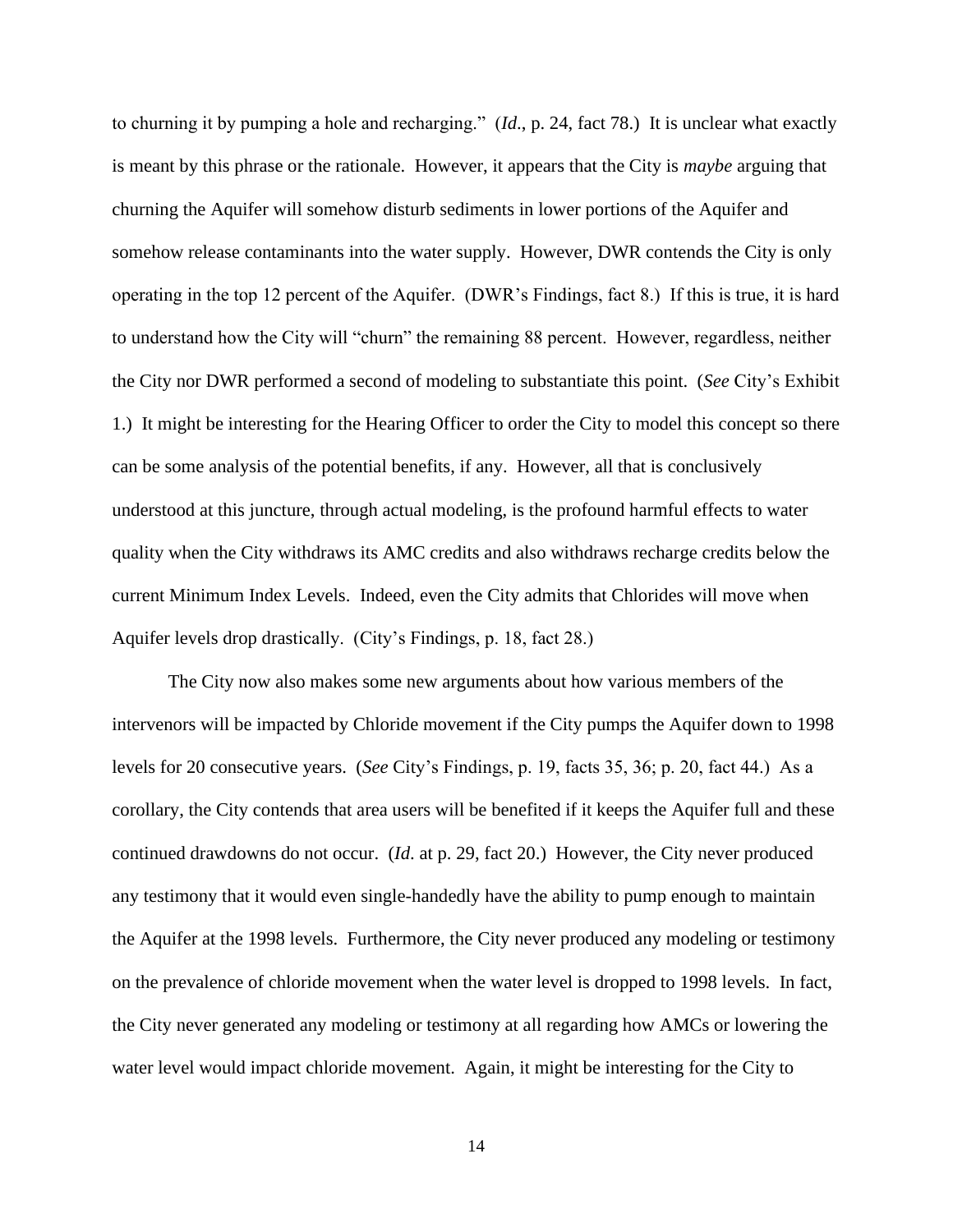provide some analysis and modeling on this subject. At the juncture, any conclusions in this regard would be wild guesswork. Again, the only fact we know for sure is that withdrawing recharge credits, including AMCs and recharge credits—especially below the 1993 levels would have vastly detrimental impacts on chloride movement and water quality.

Again, although the City has leveled some new arguments on water quality (that are easily addressed), it merits reminding the Hearing Officer that the City's witnesses never testified about water quality, never mentioned water quality in an expert report, and certainly didn't address water quality in the Proposal. Thus, any argument on this component by the City at this late juncture can be summarily ignored. Although the City was required to analyze this component pursuant to the various Hearing Orders, it failed to do so, and the District/Intervenors have provided the only credible evidence on this subject. In fact, to seal this point, the City even admits it did not perform any modeling on how its Proposal would impact chloride movement. The City writes: "The potential chloride impacts that might occur have not been specifically modeled." (*Id*., p. 42, fact 9.) The City's Proposal must be dismissed for lack of analysis on this crucial point.

#### **XIV. MDS**

The City now provides some contentions on minimum desirable streamflow ("MDS"), that can all be readily addressed or countered. The City's main principle it maintains is that the Proposal "would result in the aquifer being managed at higher levels." (*Id.*, p. 39, fact 65.) The City produced absolutely no historic analysis regarding the number of years the Aquifer would remain full or conceivably be managed at a higher level. In fact, the vast majority of recent years identified during the Hearing allowed for physical recharge. However, if the City is able to benefit from some particularly wet years, it will accumulate AMCs during that time. Although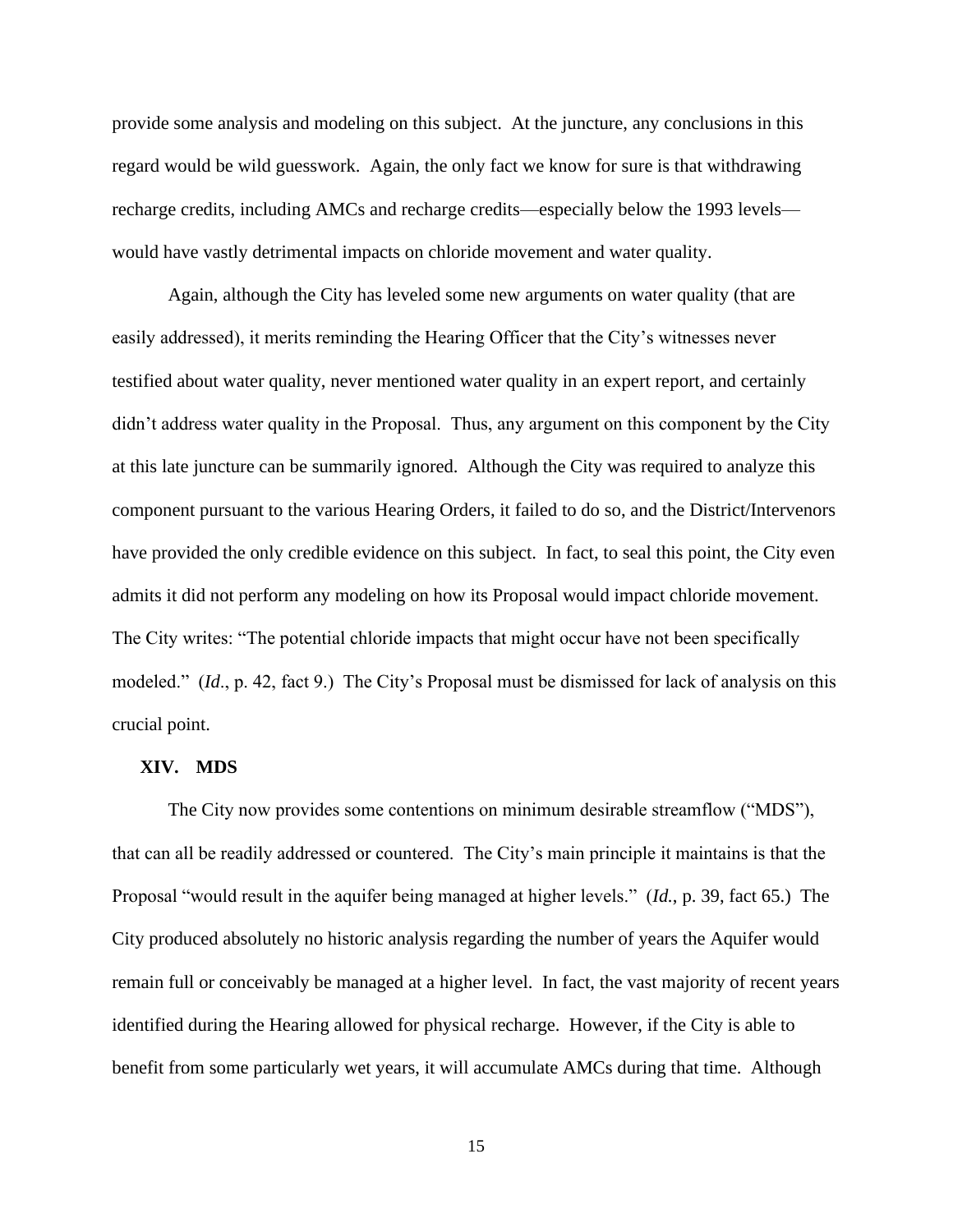we don't know how many years the City will be able to capitalize on greater rainfall and high river flows, the City could potentially accumulate a significant number of AMCs during those years. The problem is that the City will withdraw those accumulated AMCs potentially when the Aquifer is in its most vulnerable state: during a drought. Thus, the City's only argument on MDS ignores the impacts when AMCs are withdrawn and also when recharge credits are withdrawn below the 1993 water levels. Based on the City's own modeling, we know the Aquifer will be harmed over a number of years as the AMCs are used. In contrast, we don't have any projections regarding the number of years the City expects the Aquifer to have favorable conditions for the accumulation of AMCs. Thus, again, any arguments the City makes in this regard are unsubstantiated, and pale in comparison to the known impacts of withdrawing AMCs and pumping below the 1993 levels.

The City also now argues that neither DWR nor the District consider MDS up front when granting any application for approval of a water right. (*Id.*, p. 39, fact 67.) This argument is verifiably wrong on many levels. Based on the space allowed, just a few examples that disprove this proposition are included. For example, the District considers well spacing regulations that require all new wells to be located at least a quarter mile from certain rivers and streams, including the Little Arkansas River. (*See* K.A.R. 5-22-2.) This regulation undoubtedly is designed to curtail the impacts of pumping on MDS, by requiring wells to be set back from the river. All new water rights also have to be consistent with safe yield and this encompasses the direct connection between surface water (MDS) and groundwater. Indeed, baseflow river nodes have been established on the Little Arkansas River to account for groundwater losses to the Aquifer by assigning a groundwater allocation to the river nodes. These baseflow nodes are included in the District safe yield calculations. (*See* K.A.R. 5-22-7). By accounting for river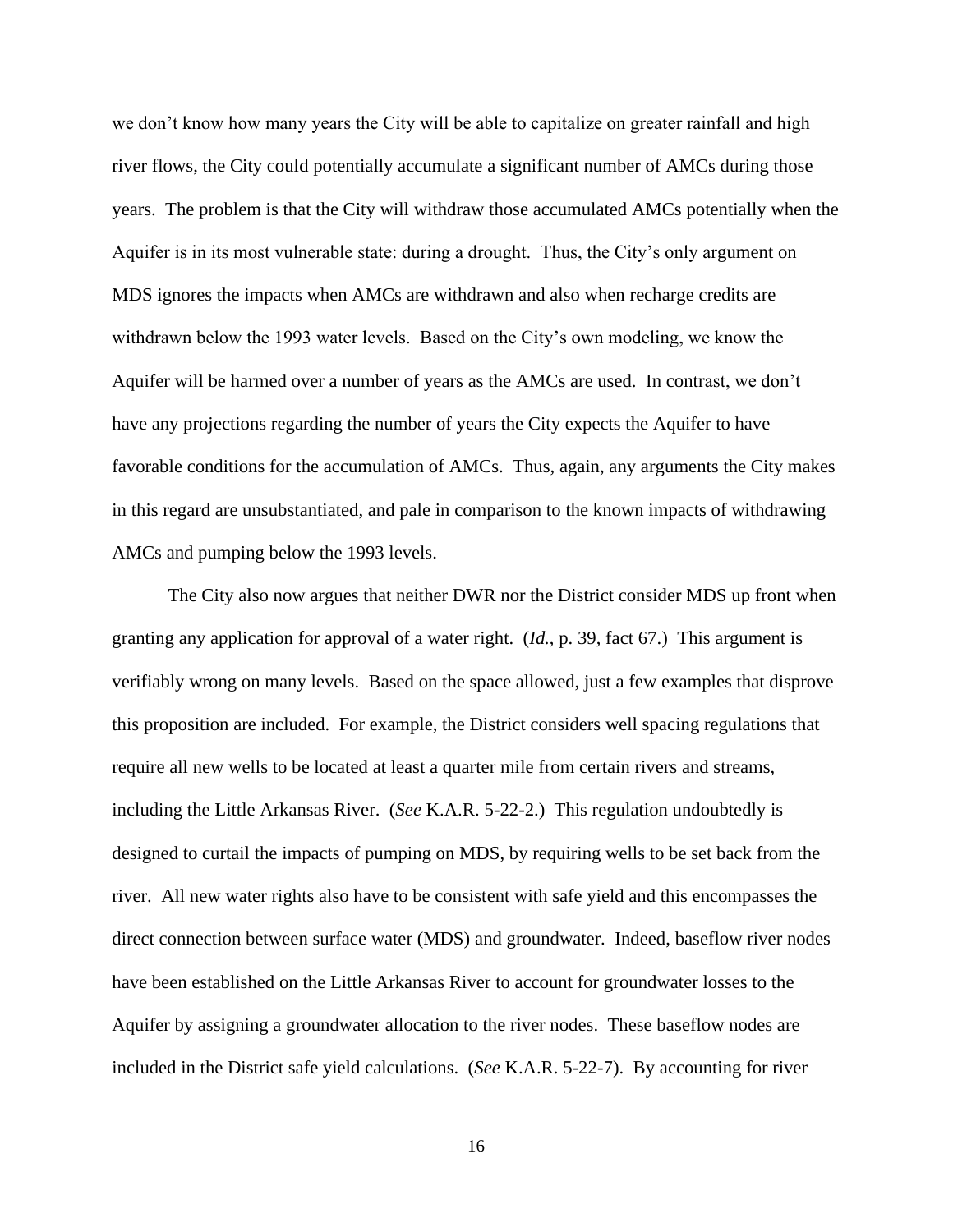baseflow allocation in safe yield calculations, the baseflow, and therefore MDS, is protected via the District's Safe Yield Regulation, K.A.R. 5-22-7, by not over-appropriating the Aquifer with too much new development near the Little Arkansas River and other baseflow rivers in the District. Finally, the City's Bentley Reserve Field is located near the Arkansas River in Sedgwick County in the District. Four of the permitted wells are considered to be bank storage wells and can only operate when flows in the Arkansas River are above a certain level, much like the ASR Phase I and Phase II surface water and bank storage permits can only operate when the Little Arkansas River flow is above a certain level. (*See* City Bentley Reserve Well Field Water Permit Nos.45298-45301.) These conditions directly protect baseflow and MDS. In fact, the District, DWR, and the City spent a considerable amount of time reviewing and discussing what the minimum flow trigger on the Arkansas River should be to protect MDS (despite MDS not even being officially established on this stretch of the Arkansas River) when reviewing the Bentley Reserve Well Field applications. (*Id*). Apparently, both the City and DWR have forgotten about, or were unaware of, these examples when both claimed that MDS is not considered up front when reviewing water permit applications. Many more arguments could be made to counter this contention. However, the above examples should quickly establish the falsity of the claim.

The City next contends, "It would be foolish for an efficient water agency to deny every permit that might conceivably have an impact on Minimum Desirable Streamflow." (City's Findings, p. 39, fact 69.) The District agrees that traditional uses such as municipal use, industrial use, irrigation use, or domestic use, where the water is directly appropriated for consumptive purposes, may have an impact on MDS under the right circumstances. However, when these water rights are granted, the potential future impacts on an Aquifer and MDS must be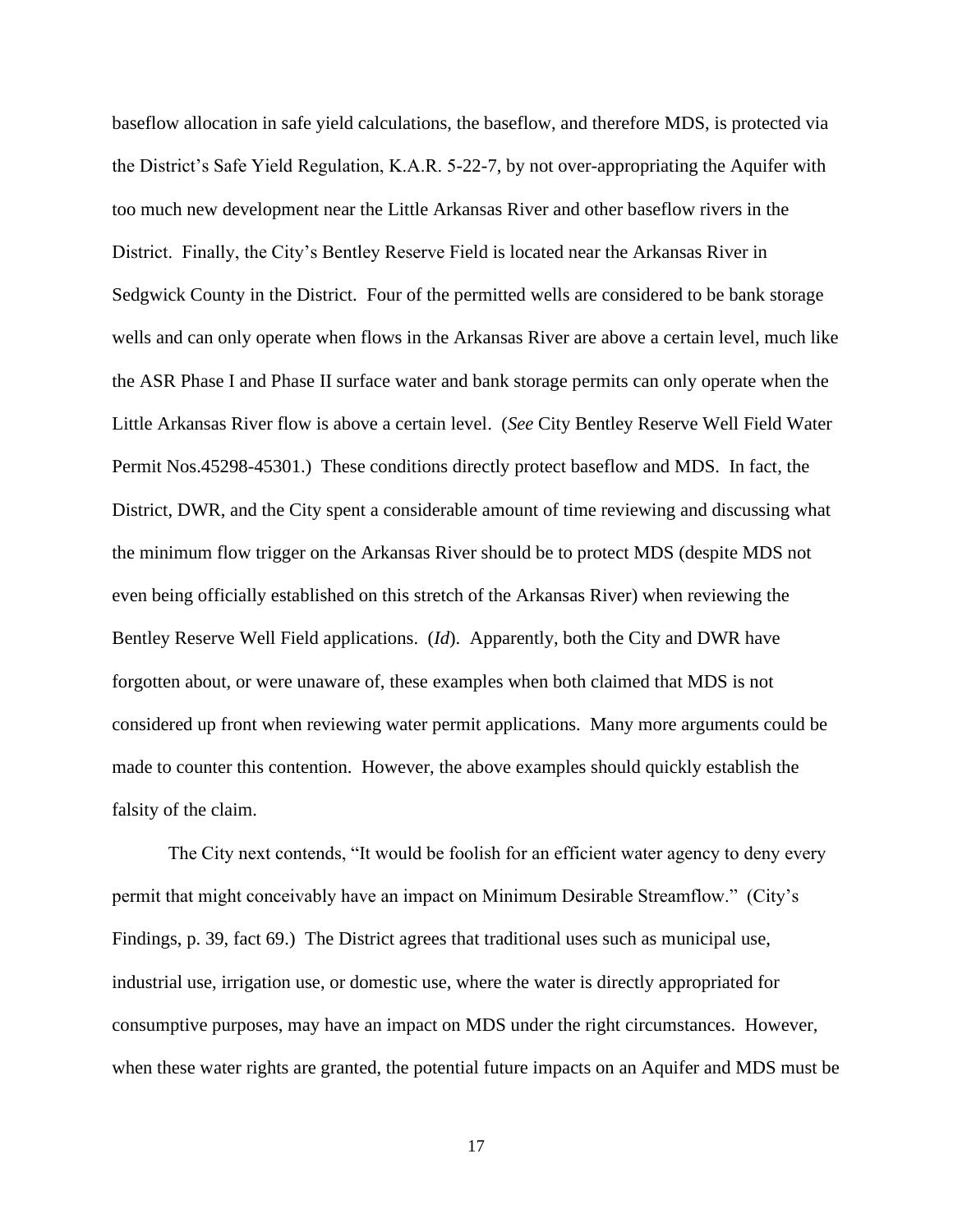considered, in addition to analyzing other concerns. However, when an irrigation right is granted, for example, it is understood that water will be taken out of the Aquifer that was not injected there. Thus, the concepts of safe yield and over-appropriation are very important. However, the City was able to obtain artificial recharge credits in a heavily over-appropriated area because these credits are supposed to be Aquifer neutral. In overly simplified terms, the same water that is injected is subsequently taken out. However, the problem with AMCs is that they are not Aquifer neutral. The impacts to MDS could be catastrophic in a heavily appropriated area. Thus, in further response to the City's argument, the District's position is that MDS is taken into account up front and the District is not contending that every *de minimus* impact to MDS must prohibit the granting of a water right. However, in the case of the City's Proposal, as modeled by Mr. Romero, the withdrawal of AMCs and recharge credits, especially during a drought could cause river levels to go dry and impact MDS for many months. Additionally, withdrawing recharge credits (both physical and AMCs) below the existing Minimum Index Level just further drastically impacts MDS.

#### **XV. A Change or New Application Should Have Been Filed**

The City offered a few responses to counter the District's contention that a new application or a change application is required. However, none of these arguments by the City have merit. As a threshold, all parties agree that the City did not file a change application or a new application. (*See, e.g.*, *id*., p. 2, fact 9.) The City admits that a change application is needed if there is a change in "the point of diversion, place of use or use made of water." (*Id*. at p. 2, fact 10.) In this scenario, the City's Proposal has the potential to alter all three of these attributes. Foremost, the use made of water changes. With the City's Proposal, there is no use made for artificial recharge with AMCs. Instead, when river high flow is pumped, the City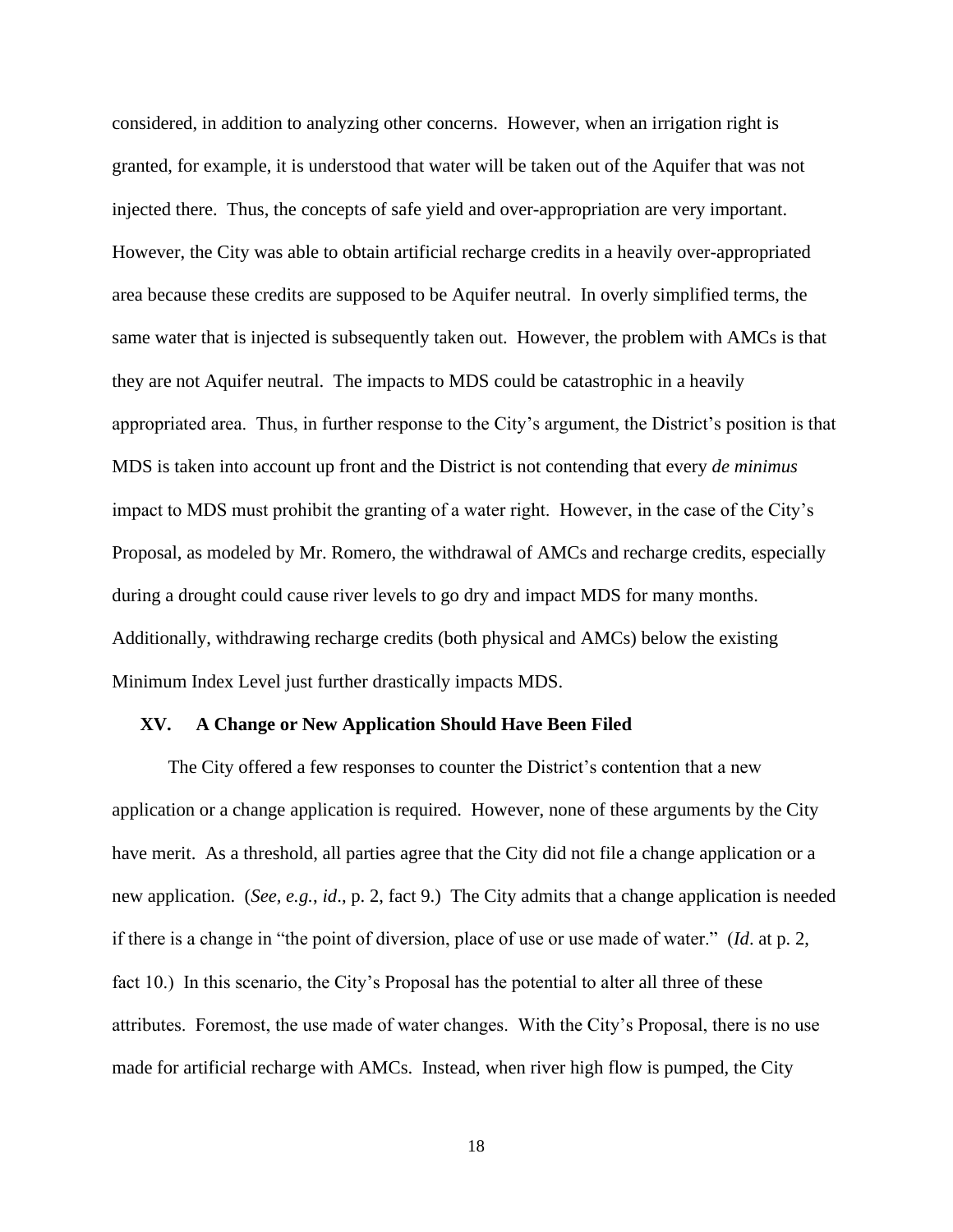diverts surface water for municipal use. It then later takes subsequent credits out of the Aquifer and again appropriates them for municipal use. The artificial recharge use has been changed to a municipal use. DWR even admits this in its Brief. (*See* DWR's Findings, p. 10, fact 3.) The City will make two municipal uses of water at the same time. Thus, the use made of water has undoubtedly changed and this justifies the need for the City to pursue a change application.

Likewise, the point of diversion changes as well. With a physical recharge credit, there is only one point of diversion. The point of diversion is the Little Arkansas River. The credits are then temporarily stored in and diverted back out of the Aquifer at a later time. However, the source of the water is the Little Arkansas River. With AMCs, there are two points of diversion: water diverted from the Little Arkansas River directly to the City and then brand-new water diverted directly out of the Aquifer. Since the water taken from the Aquifer does not have the attributes of just being temporarily stored, this is a brand-new diversion of water. Consequently, the City is adding a point of diversion and a change or new application is required.

The City admits that circumstances have changed that warrant changes to its permits. For instance, the City argues that "new information" has influenced the City's latest modeling especially the 2011-2012 drought. (City's Findings, p. 8, fact 56.) The City contends it "is seeking to have the chief engineer take into account entirely new circumstances, including current high water levels, drought modeling following the experience of the 2011-2012 drought, and 2016 regulatory changes, all of which have come into being since the existing permit conditions were approved." (*Id*. at p. 11, fact 14.) Thus, the City admits that new information and new circumstances have justified its efforts to alter its permits. These changed circumstances are also causing the City to seek changes to its water rights that require the filing of a change or new application.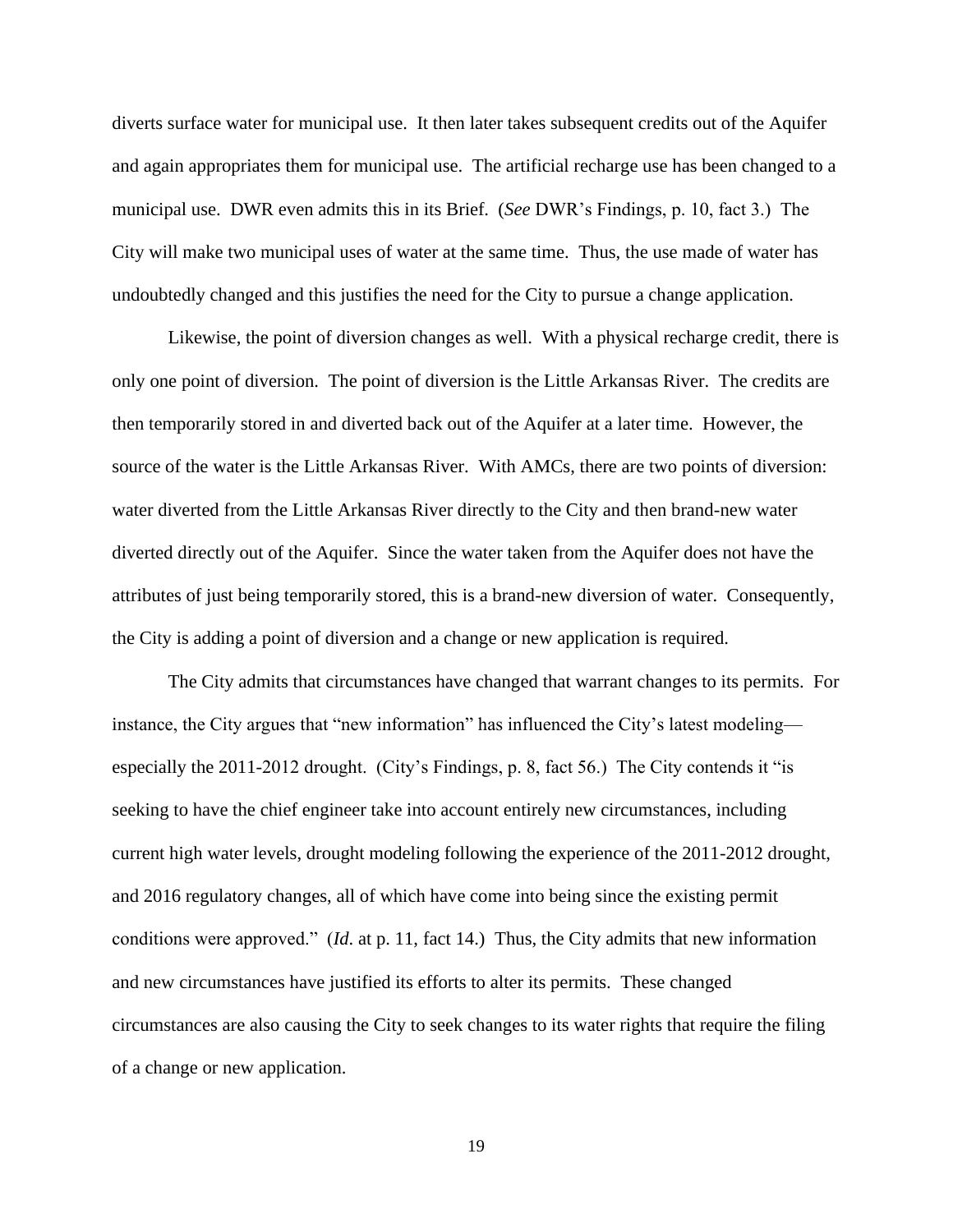The City next cites 82a-708b to support the proposition that the "three types of substantive changes specifically addressed" does not mean the legislature intended to "prohibit all other changes that might be requested by permit holders, particularly changes in permit conditions that are less substantive features." (*Id.*, p. 12, fact 19.) The City also eludes to the fact that its Proposal embodies "less significant permit modifications" than those addressed by the statute. (*Id*.) However, the City never explains how lowering the minimum index levels, AMCs, and doubling its consumptive use, is somehow a less substantive feature than merely changing a point of diversion, for example. The reality is that the City's Proposal embodies drastic changes to its permits that require the City to seek a new or a change application. To solidify the District's point on this subject, the City writes, "The proposal to lower the bottom index levels from the 1993 levels was characterized by Mr. Lane Letourneau as a fundamental modification of permit conditions." (*Id*. at p. 4, fact 26.) Thus, DWR saw this change impacting the very heart of the City's permits. Consequently, the City admits that the DWR considers this a very significant modification. Thus, a change or new application is warranted.

The District also acknowledges that with physical recharge credits the BSA is the place of use for the artificial recharge authorized by surface water Permit No. 46,627. If the minimum index level is lowered, the place of use (BSA) expands and allows increased pumping of recharge credits to the tune of 79,500 acre feet. (City's Findings, p. 36, fact 48.) Thus, the City's Proposal also changes the place of use. The Intervenors previously advanced this argument and the District has also suggested this possibility in the past. This is a strong argument that further justifies the need for a change application. The City's failure to file a change application or a new application is fatal to its Proposal. In fact, one could easily argue that the changes the City seeks are so fundamental that the Proposal is describing an entirely new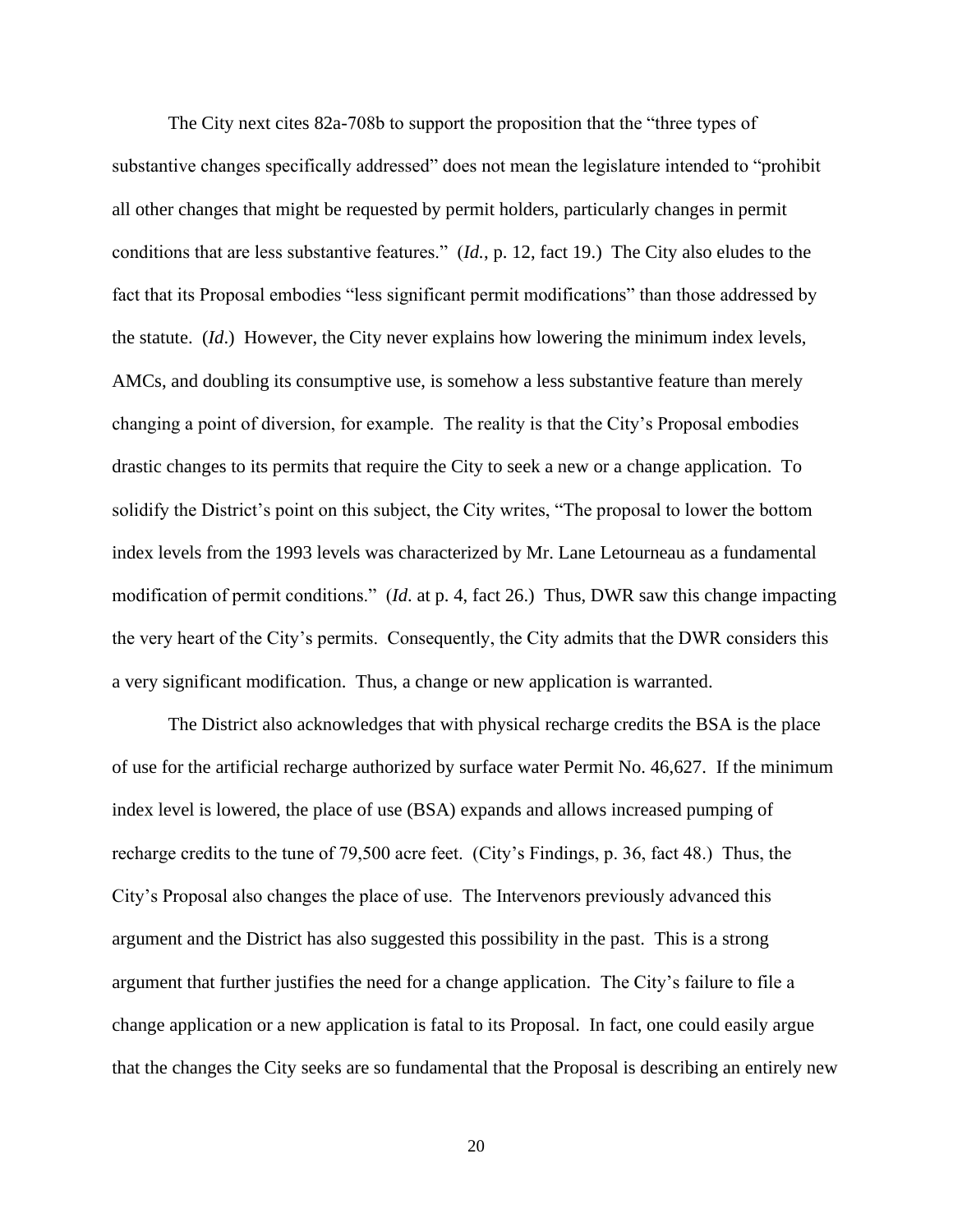ASR project that would be subject to all of the requirements of a new ASR project as outlined in the ASR regulations and therefore would require all new permit applications to be filed.

## **XVI. The City's Contention that AMCs Are Merely a "Change in Accounting"**

One of the most creative and entertaining arguments of the City and DWR is that AMCs are merely a "change in accounting." (*Id*., p. 3, facts 15-16, 20; p. 4, fact 24.) Likewise, it writes that "the storage referred to occurs in the basin storage area, by virtue of the accounting methodology." (*Id*. at p. 25, fact 85.) In an approach that would make Bernie Madoff or the Enron accountants proud, the City is essentially arguing that it can breathe life into AMCs by metaphorically cooking the books. Like when an accountant alters the ledger books to create a new credit and it results in a financial nightmare, altering the accounting in this case creates a completely new form of consumptive use that will deplete the Aquifer and enrich the City with additional water rights and property rights. It is obvious the City should not be allowed to create something, that would be otherwise illegal and problematic on numerous levels, merely by some crafty accounting procedures. Former Chief Engineer Pope indicated that AMCs are far more than just a change in accounting. (*See* Pope Expert Report - District Exhibit 2.) This argument clearly has no merit.

The City goes so far as to argue: "The AMC accounting procedure would simply allow the City to obtain the *same credits* it could obtain under its existing permits, but without pumping a hole in the aquifer to create capacity for physical recharge." (City's Findings, p. 23, fact 65 (emphasis added).) This is literally the first time the City has moved beyond the functional equivalent concept and argued that physical recharge credits and AMCs are the same credits. Of course, this is not supported by any analysis. Further, the District has documented in great length how AMCs and physical recharge credits are very different in scope.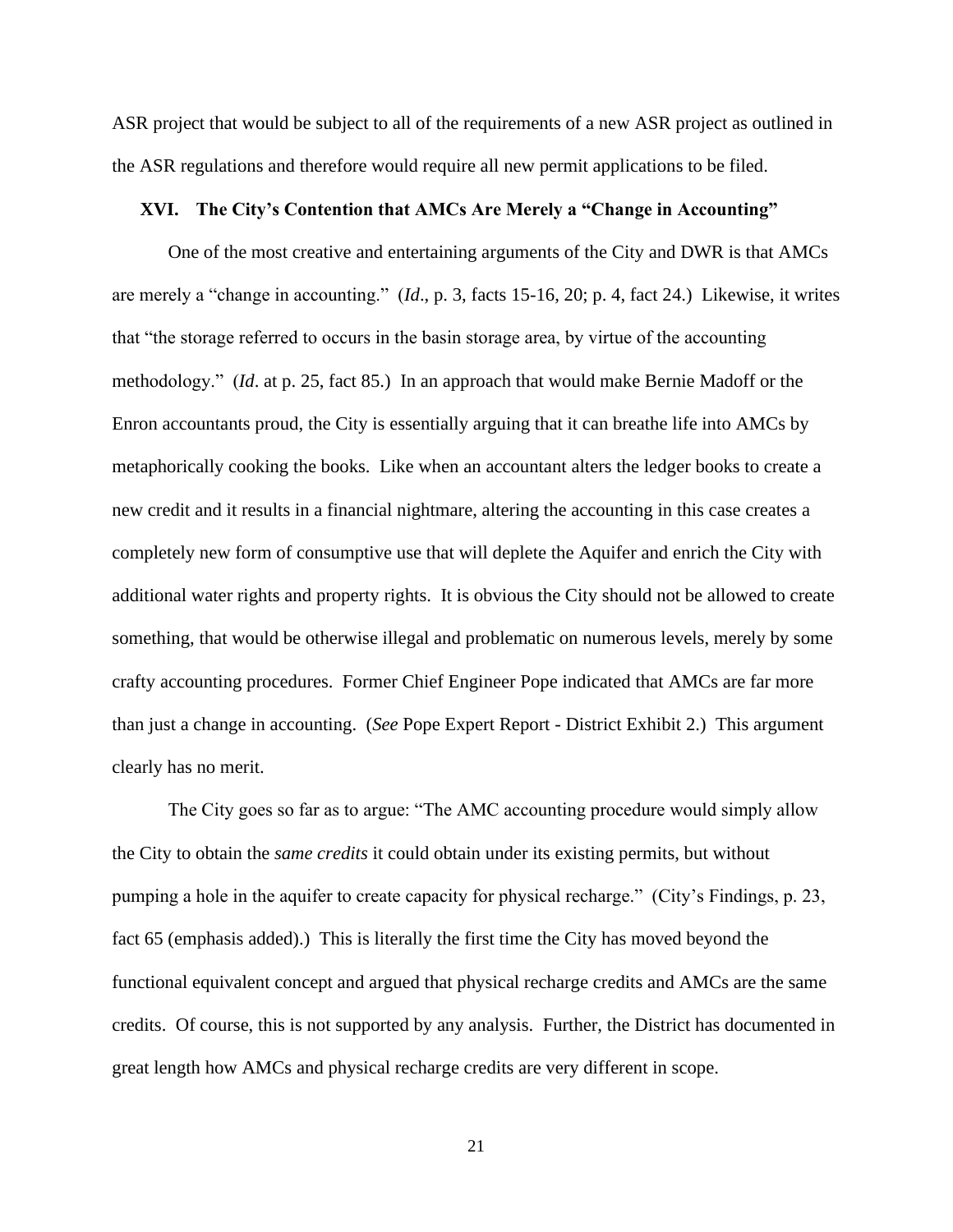The City also contends that if it improves the accounting, the prior Orders do not require a hearing. (*Id*. at p. 3, facts 20, 24.) This ability to avoid a hearing only applies to the accounting portion. It also only applies if the accounting approach is "improved." In this case, vast discrepancies were proven with the City's new proposed accounting methodology and there is no evidence that it has been improved, rather it is a totally new type of "accounting." Although it may be easier to calculate, by all accounts, it is less accurate. (District's Brief, pp. 51-55.) Moreover, any change in accounting still requires review and recommendation by the District. (September 18, 2009, ASR Phase II Order.)

## **XVII. Lowering Minimum Index Level**

Perhaps the most obvious part of the City's Proposal that should be denied is its effort to lower the Minimum Index Level. By the City's own admission, other than benefitting its ability to seek recharge credits, there were no identified benefits of lowering the minimum index level—only numerous harms to the Aquifer that will be addressed one last time. As indicated, DWR considers this "a fundamental modification of permit conditions." (City's Findings, p. 4, fact 26.)

But before we delve into the harms to the Aquifer, the City seems to be suggesting that Mr. Clement inferred that the minimum index level was modified in the past. (*Id*. at p. 5, facts 29 and 30.) However, the minimum index level was never reset. It was a mere technical correction. In fact, the City admits that Mr. Boese, as the manager of the District and the person directing Mr. Clement's work, testified that the recalculations were "correctional." (*Id.*, p. 6, fact 37.) The calculations really just incorporated a little additional data that was obtained. (*Id*. at p. 6, fact 38.) Thus, to the extent the City is attempting to now argue that the minimum index level was reset in the past, this is obviously contrary to the testimony and the reality of what occurred.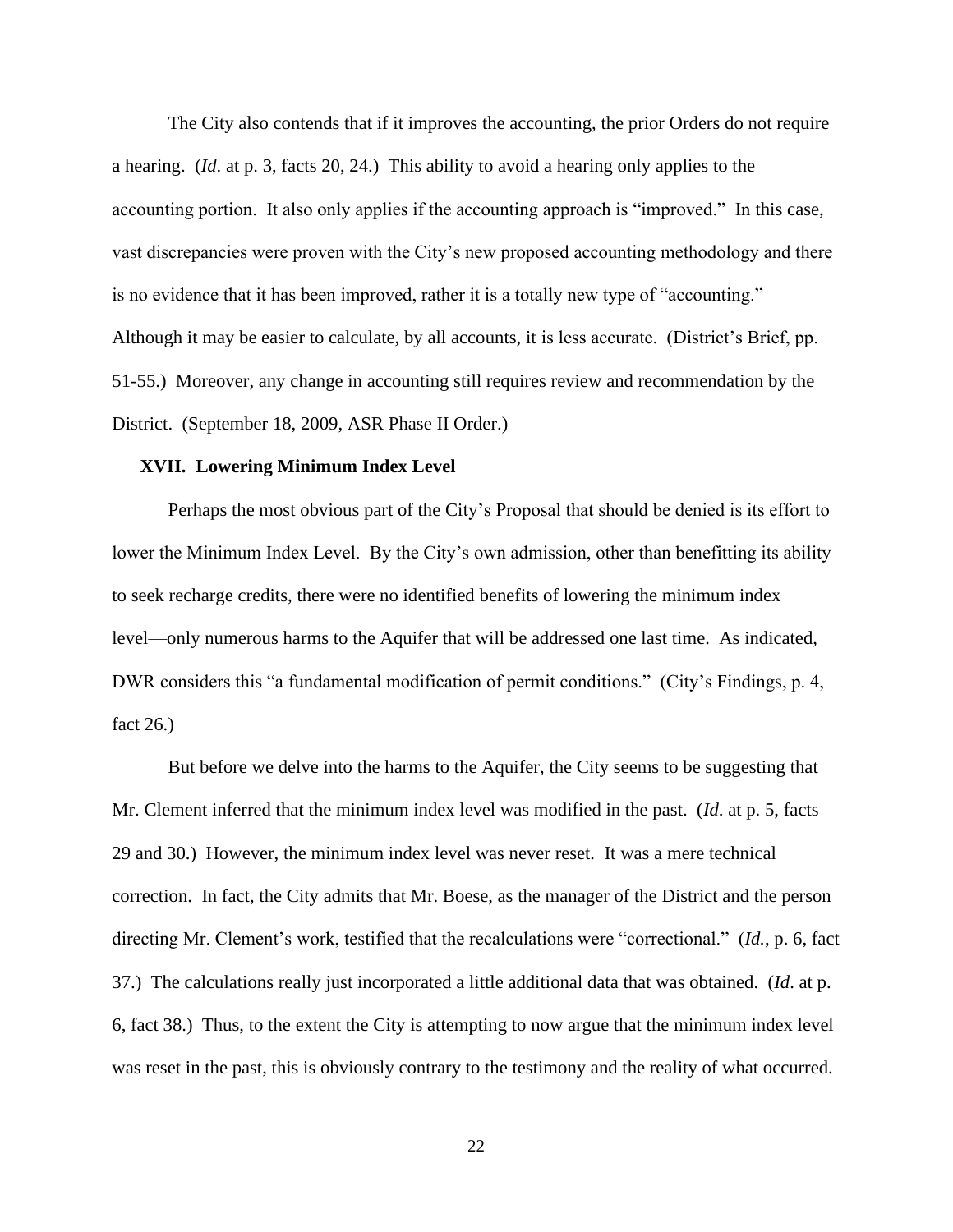The City wisely never attempts to take this contention to its logical conclusion, as any implication in this regard would be spurious, and there is thus simply no argument to advance.

The City admits that the only party really benefited by lowering the minimum index levels *is* the City. It writes, "Lowering the existing lower index limits would *only* have the effect of facilitating recovery of credits because the lower index limits only restrict recovery of credits." (*Id*., p. 37 (emphasis added).) The City further contends, "The proposed adjustment will also be beneficial in that it will allow the City to access more of the credits created by ASR operations when those credits are needed for drought response." (*Id*. at p. 43, conclusion 15.) Again, this modification will only benefit the City in allowing it to consume more recharge credits during the time of a drought and when the Aquifer is most vulnerable. Even the most rudimentary of logic makes it impossible to understand how this could possibly benefit any stakeholder in the Aquifer other than the City. The naked truth is that lowering the minimum index level is harmful to the Aquifer by allowing the City to pump out more water, while undermining MDS and water quality.

On minimum index levels, the *only* argument the City suggests may be beneficial to other users is the fact that it may be allowed to "avoid the need to withdraw credits at the early stages of a drought" and thus the Aquifer could be managed fuller for longer. However, the City never modeled how banking credits is actually beneficial for the Aquifer. In fact, based on the testimony of Dave Romero, using credits in the later stages of a drought may actually be even more harmful. (Romero Expert Report – District Exhibit 68.) If the City uses its credits early, the District and DWR can manage the Aquifer in the later years of a drought, as can other users. There is no benefit to anyone to have one party that has a super priority on Aquifer depletion at the very moment when the Aquifer is most depleted and vulnerable. This will only undermine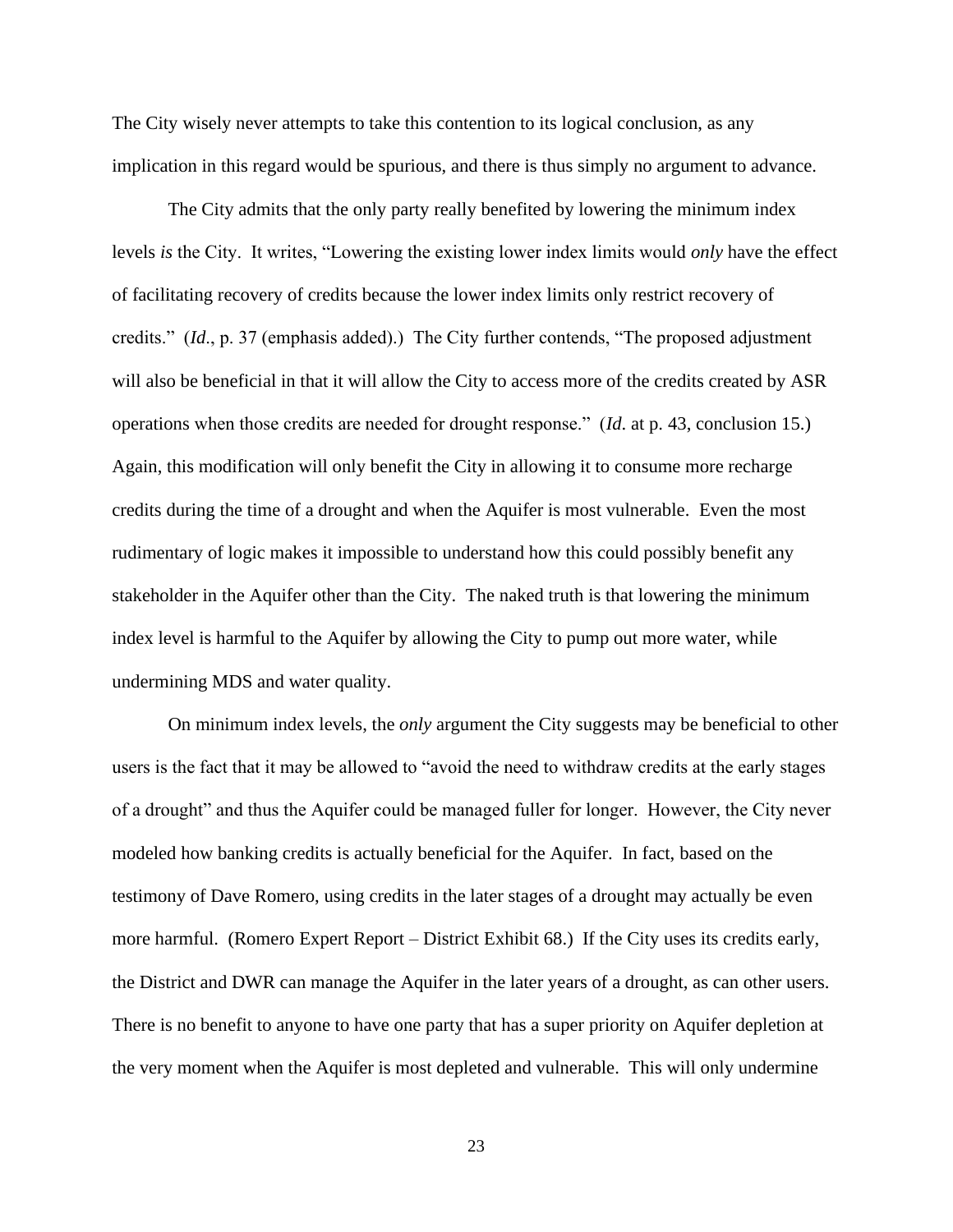MDS, facilitate fast and rapid movements of the Chloride Plume, and deplete the water supply during a critical time.

Moreover, the City admits that it had to use 1998 levels to justify the need to lower the minimum index levels. With 1998 levels, only 14,900 acre feet of recharge credits could be obtained during a modeled 8-year drought based on the current minimum index levels. (City's Findings, p. 33, facts 26, 27.) However, the City writes, "If the Burns and McDonnell modeling had been done with starting levels representing the aquifer as 100 percent full, versus the 1998 levels, that would impact or change the outcome of the modeling; if you start with water levels higher, it is logical to assume you will end with water levels higher as well." (*Id*. at p. 34, fact 28.) The City continues, "If the Burns & McDonnell modeling were redone starting with the aquifer 100% full, the existing minimum index levels would not be affected as soon." (*Id*. at p. 34, fact 29.) Thus, the City admits to and buttons up one of the District's main arguments: the City picked the 1998 levels to justify the need to lower the minimum index level. Yet, the entire premise of the City's Proposal is that it will keep the Aquifer full heading into a drought and that is how AMCs are accumulated. If this corollary is actually true, then the City does not need to lower the minimum index levels as credits would not be stranded. At the very least, the City should have performed this crucial modeling. Had it been performed, it undoubtedly would have supported the fact that there is no need to lower the minimum index levels and the City now seems to acknowledge this reality.

Lowering the minimum index levels will have uniformly detrimental impacts to the Aquifer. However, there is simply no need to rely on the District to support this proposition. The City now admits this fact as substantiated by the following quotations from the City's Findings. The City contends, "The proposed lower index levels will involve potential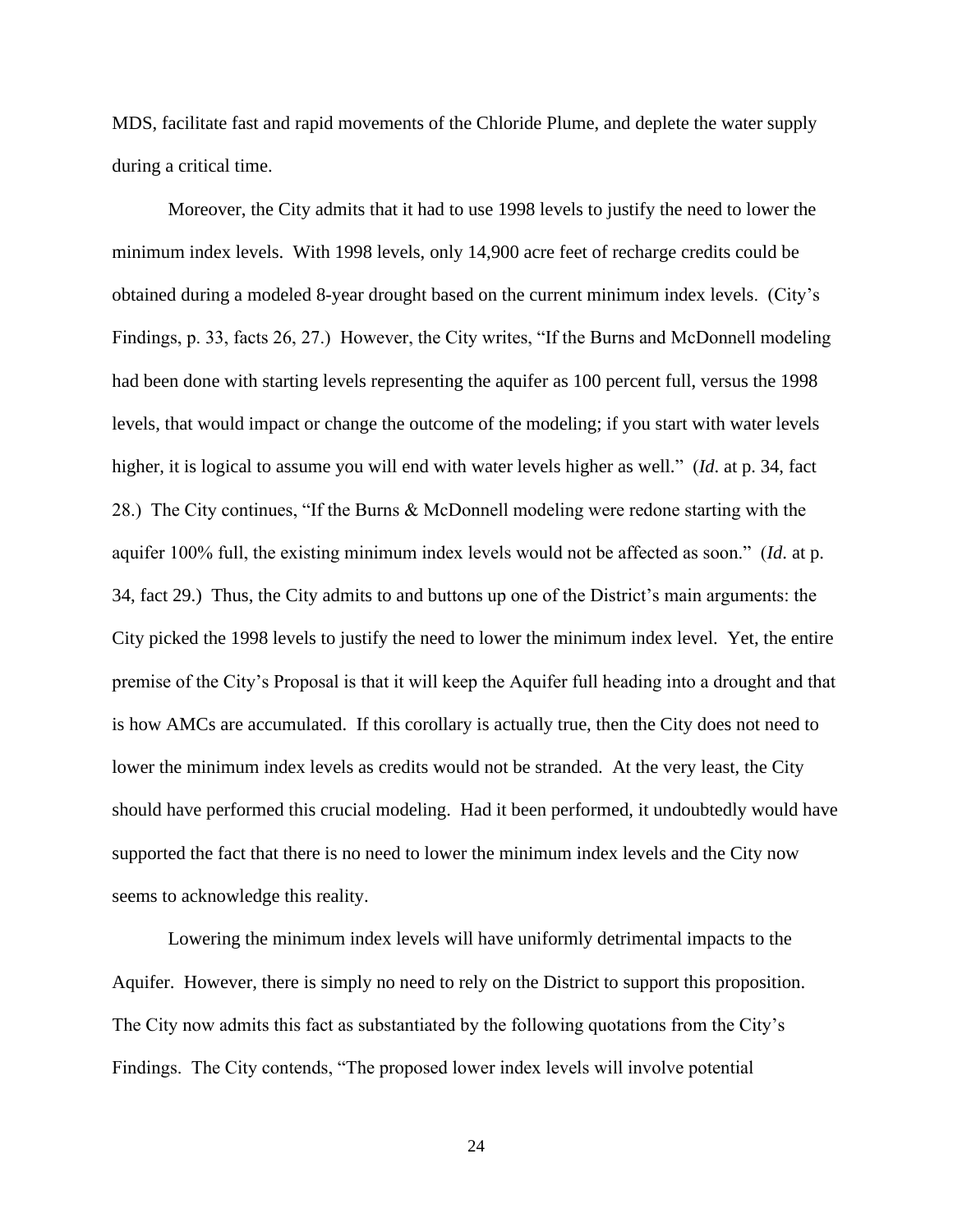detrimental impacts, in that lower aquifer levels will adversely impact chloride contamination because if water levels are lower, the tendency of the plumes, both natural and manmade will be to move, with some exceptions." (*Id*. at p. 35, fact 41 (citing City's own witness to support proposition).) On the topic of water quality, the City also offers the following fact: "The projected potential to induce chloride migration is also a modeled impact of lowering water levels to the proposed minimum index levels…." (*Id*. at p. 22, fact 58.) Regarding impairment of wells, the City acknowledges, "The projected impact to the six additional wells is a modeled impact of the new lower index levels and not a modeled impact of AMCs. (*Id*. at p. 21, fact 56.) It continues, "The projected new streamflow depletion is also a modeled impact of pumping credits to the proposed minimum index levels…." (*Id*. at pp. 57-58, fact 57.) The City even attempts to sacrifice the concept of lowering the minimum index levels, in maintaining that this feature of the Proposal causes all the modeled harms, in a desperate, last-ditch effort to salvage AMCs. The City concludes, "Unlike the AMCs component of the City's proposal, the proposed adjustment to the lower index levels does have some potential detrimental impacts in the nature of potentially increased chloride migration, stream depletion, drawdown of the aquifer and impact on existing domestic wells." (*Id*. at p. 41, conclusion 3.)

In summary, the Hearing Officer only needs to adopt the City's various facts that admit that lowering the minimum index levels will threaten the viability of the Aquifer while *only* benefitting the City. However, the City does acknowledge the arguments of Mr. Romero and Mr. Austin in supporting the proposition that lowering the minimum index levels will accelerate the migration of the Burrton Chloride Plume. (*Id*. at p. 41, facts 78, 79.) For obvious reasons, the City makes no attempt to refute this obvious fact. In reality, the City has now seemingly surrendered to the reality that lowering the minimum index levels is universally harmful to the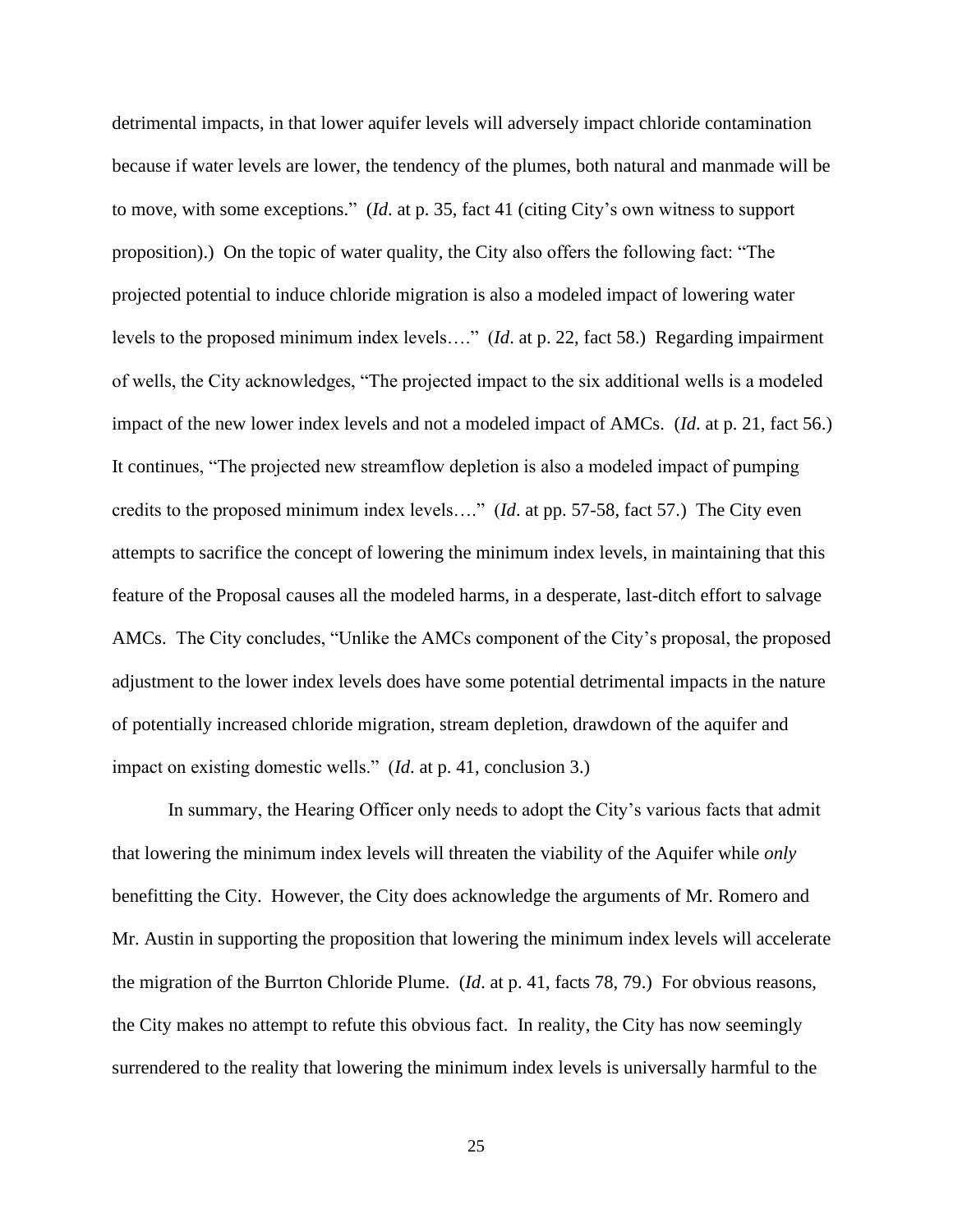Aquifer. Clearly, it merits stressing that there is simply no credible argument justifying this aspect of the Proposal. The District asks that the Hearing Officer to protect the public interest and ensure that the minimum index level is not lowered. (*See* ASR Phase I Order.)

## **XVIII. Source of Water**

Although not much analysis will be devoted to this point, the District must reiterate that the City will be tapping into a new, undefined source of water through AMCs. However, coupled with the lowering of the minimum index levels, the problem for the City is compounded. Mr. Letourneau testified that the basin storage area is like a box where the City can store credits and all water below the current minimum index level is native groundwater from the Aquifer. (District's Findings, facts 101, 268.) Thus, if the minimum index levels are lowered, with AMCs, the City will be appropriating water that is native to the Aquifer. This will also be true in the case of physical recharge credits if the bottom of the "box" changes. Although this argument is supported by Mr. Letourneau's testimony, it merits reiterating that regardless of whether the minimum index levels are lowered, with AMCs, the only source of water for the credits will be native groundwater. This has essentially been conceded both by the City and by DWR.

#### **XIX. New Argument that the District Lacks Standing**

The City throws a complete Hail Mary and argues for the first time that the District lacks standing as it relates to the city Proposal regarding AMCs. This argument is one of the most bizarre notions raised by the City. The District and the Intervenors have obviously identified many cognizable defects with the City's Proposal. Thus, standing should exist for this reason. Additionally, former Chief Engineer Barfield previously ruled that the District is a formal party to the Hearing and the current Hearing Officer agreed. Thus, the District undoubtedly has standing. Perhaps the District's experts' testimony, expert reports, and other evidence was so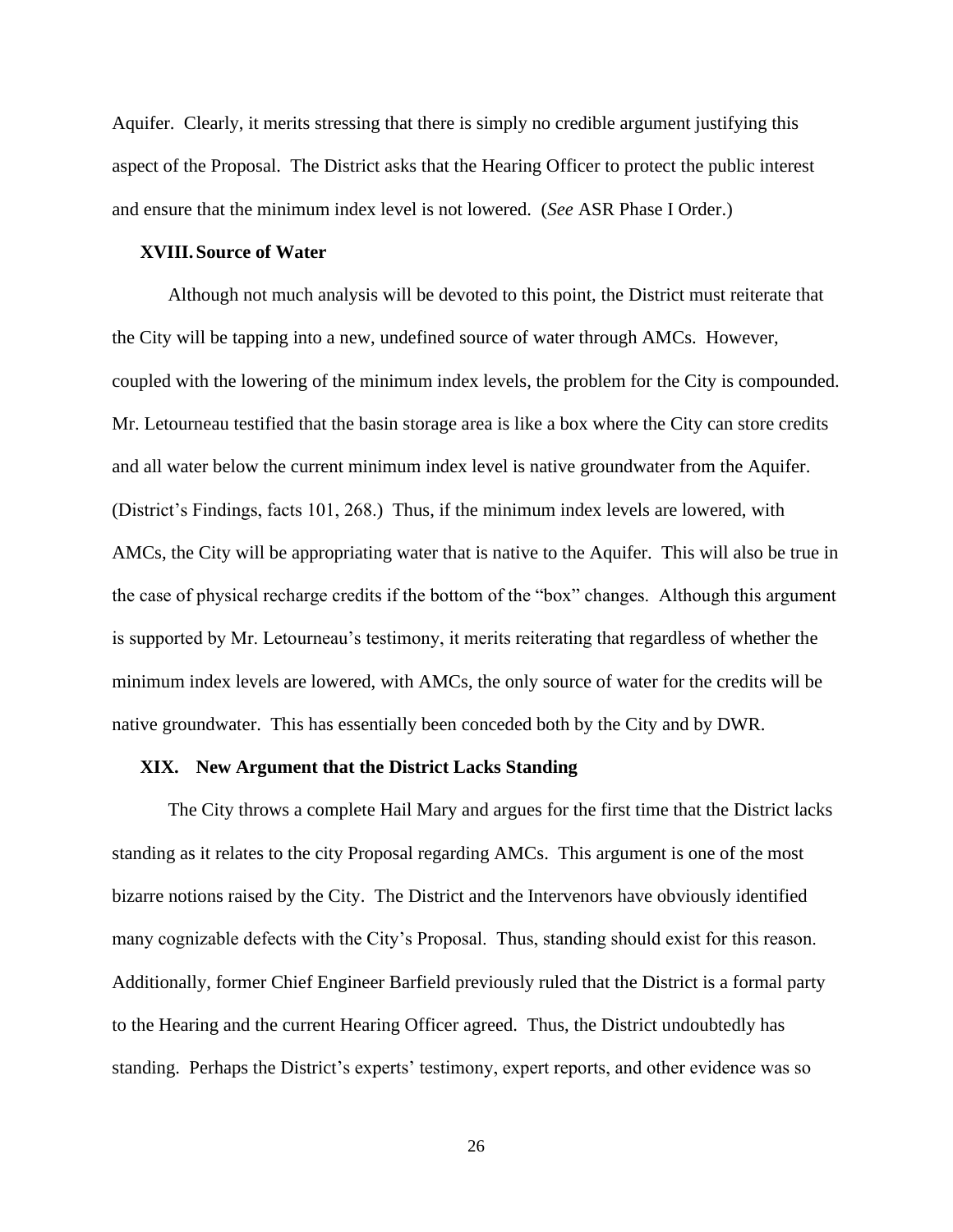damning to the City's AMC Proposal that the City believes the only chance they have of approval at this juncture is to remove the District's well founded arguments from these proceedings. This farfetched argument should also be disregarded as it is raised for the first time subsequent to the Hearing and is untimely.

#### **XX. The** *Williams* **Case and Attacks on Romero Modeling**

DWR and the City launch into an identical analysis of the *Williams* case. (*See, e.g.,* DWR's Brief, pp. 69-70.) Since the arguments by the City and DWR are identical, this is addressed in response to the Intervenors' Brief, as is the City's attacks on the Romero modeling.

### **XXI. The** *Clawson* **Case**

Since the City, the Intervenors, and DWR address the *Clawson* case, the District will address all arguments in its Response to the Intervenors.

#### **XXII. Statutory and Regulatory Construction**

The City does not perform a deep dive into the statutory and regulatory arguments advanced by the District. However, the City does provide several comments in this regard that should be addressed. The District focused much analysis to the term "subsequent appropriation." The City provides the following retort: "The words 'subsequent recovery' signified that the water stored in the aquifer via the accounting method would be appropriated by a different permit." (City's Findings, p. 26, fact 90.) First of all, an "accounting method" cannot store water in an aquifer, as an "accounting method" is purely a mathematical exercise to account for inputs and outputs–it is not capable of the action the City pretends it can accomplish, much in the same way a financial accounting cannot add money to a bank account; it can merely account for the money that is deposited and withdrawn. With physical recharge credits, the "different permit" is for artificial recharge. AMCs don't use that permit according to DWR. As argued by DWR, AMCs, when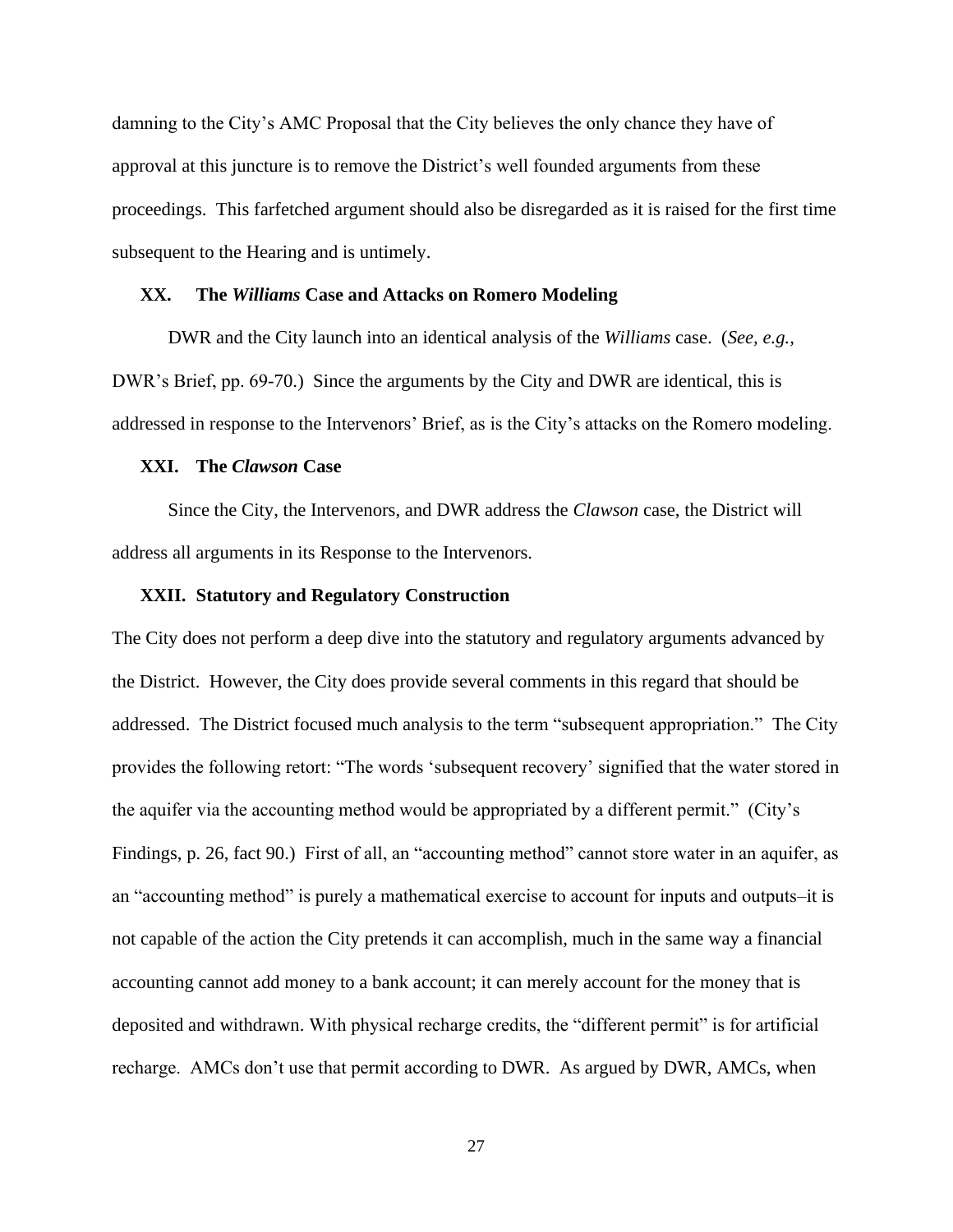withdrawn, are merely another type of municipal use. Thus, because there is no artificial recharge permit involved, and no storage in the Aquifer of water injected by the City, there is no opportunity for subsequent recovery. Likewise, you can't store something merely by creating a new accounting approach. The District stands by its detailed analysis of this terminology of "subsequent recovery" in prior filings.

In this almost identical vein, the City also indicates, "The recovery system is the same as for a physical recharge credit." (City's Findings, p. 25, fact 86.) It is interesting the City zeroes in on the word "recovery system." Indeed, this is a key feature of the regulations and "recovery system" is a central phrase. (See id. at p. 25, fact 87.) Certainly, it is helpful that the City highlights this term. "Recovery" is a derivative of the word "recover." The primary definition the Merriam-Webster Dictionary offers for the term "recover" is "to get back." (*See* https://www.merriam-webster.com/dictionary/recover.) In this case, the City's focus on this phraseology is very timely in light of the discussion on the word "storage." The term "recovery" when construed with the term "storage," illuminates the District's arguments even more clearly. Indeed, with AMCs, no water is actually placed in storage. Thus, there is no water to recover or "get back" because the City never injected the water in the first place. You simply can't recover something you never had in the first place. Thus, it is very helpful that the City highlights this term, without explanation as to its applicability, and invites the District's response. This phrase further solidifies the District's position that AMCs, unlike physical recharge credits, do not fit within the scope of "recovery" or a "recovery system" as used throughout the regulations.

As indicated above, the term "storage" is further intertwined with the concept of "recovery system" and "subsequent recovery." On this point, in examining how source water is stored in the Aquifer, the City contends: "The phrase refers to where the water is and not how it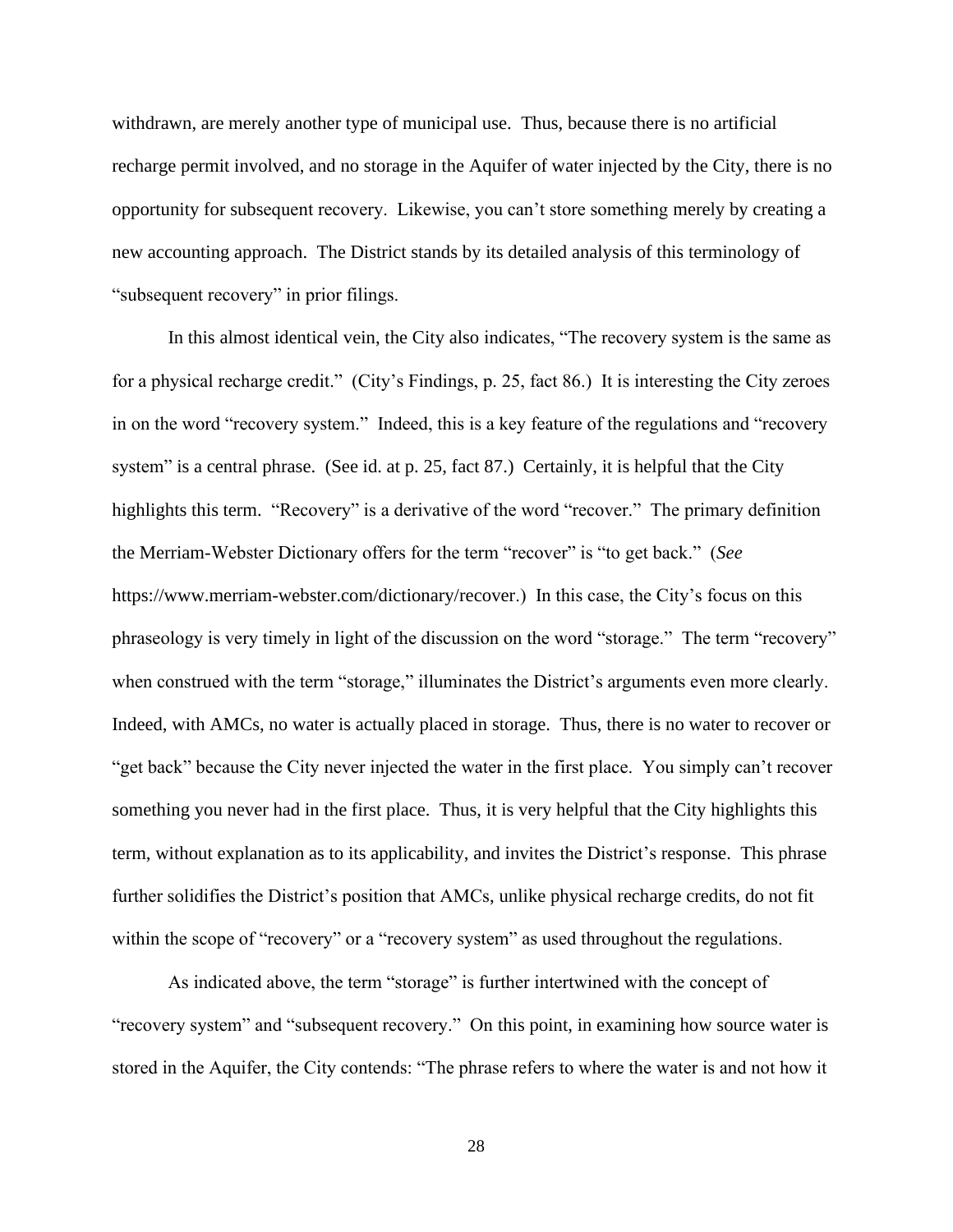got there." (City's Findings, p. 25, fact 89.) This contention is particularly difficult to understand. In an aquifer storage and recovery system, it is very hard to conceptualize why it wouldn't matter how or why the water came into existence in the aquifer. In fact, this seems to lie at the very heart of a determination of whether these regulations apply. By the City's logic, it doesn't matter whether rainfall allowed for the natural recharge of the Aquifer, whether the water is dedicated to another user, or even if another municipality (such as the City of Newton or Halstead sometime in the future) injects the water. According to the City, it only matters that the water exists in the Aquifer. This contention is clearly nonsensical and offers nothing to further the discussion of how AMCs could somehow fall within an aquifer storage and recovery system. In fact, the lack of a better explanation of the similarity of storing water pursuant to these two approaches, only further solidifies the District's position that no source water is stored in the Aquifer with AMCs. The current regulations governing artificial recharge prohibit AMCs.

The City contends that water taken from the Aquifer doesn't "magically come back." (*Id*., p. 35, fact 36.) As a corollary, water doesn't magically appear in the Aquifer pursuant to recharge credits unless the City places it there. Despite the City's contention to the contrary, *how* the water originates in the Aquifer is critical to the calculus.

The City also contends, again without a semblance of explanation, "With respect to an AMC, it is not necessary to put water into an unsaturated portion of the aquifer *per se*." (*Id*., p. 26, fact 91.) Again, the District maintains that words matter, and the legislature used terms such as "unsaturated" for a reason. Again, without reiterating this very obvious argument, in contravention of this regulation, AMCs are accumulated when the Aquifer is fully *saturated*. If DWR and the City wish to help rewrite regulations, this is simply not the forum.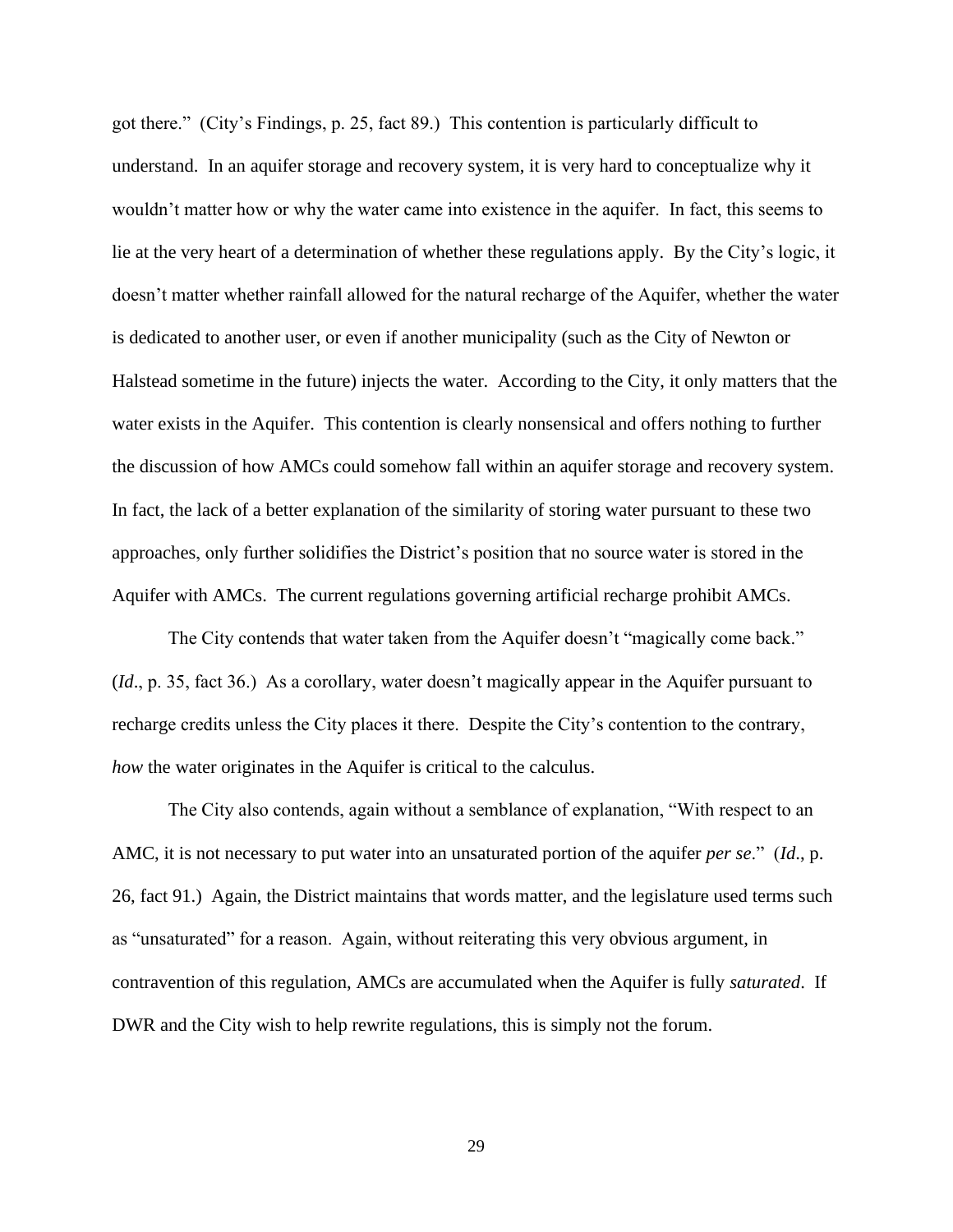The City also contends, "With respect to the definition of aquifer storage and recovery system, all aspects of the definition were met." (*Id*., p. 26, l. 92.) As indicated, no analysis by the City or the DWR support this blanket statement. In the words of Abraham Lincoln, "History is not history, unless it is the truth." Likewise, the City cannot make AMCs legal simply by saying so. The City and DWR cannot orchestrate a mere change in accounting to conjure AMCs, while sacrificing established regulations and eliminating common sense regarding artificial recharge credits in the wake of such a pronouncement. (*See id*., p. 25, fact 84 (arguing that AMCs can be created and storage occurs "by virtue of the accounting method").

For all the above reasons, the District respectfully asks that the City's Proposal be denied.

## RESPECTFULLY SUBMITTED:

/s/ Thomas A. Adrian Thomas A. Adrian, SC #06976 tom@aplawpa.com ADRIAN & PANKRATZ, P.A. David J. Stucky, SC #23698 [stucky.dave@gmail.com](mailto:dave@aplawpa.com) Attorneys for Equus Beds Groundwater Management District Number 2